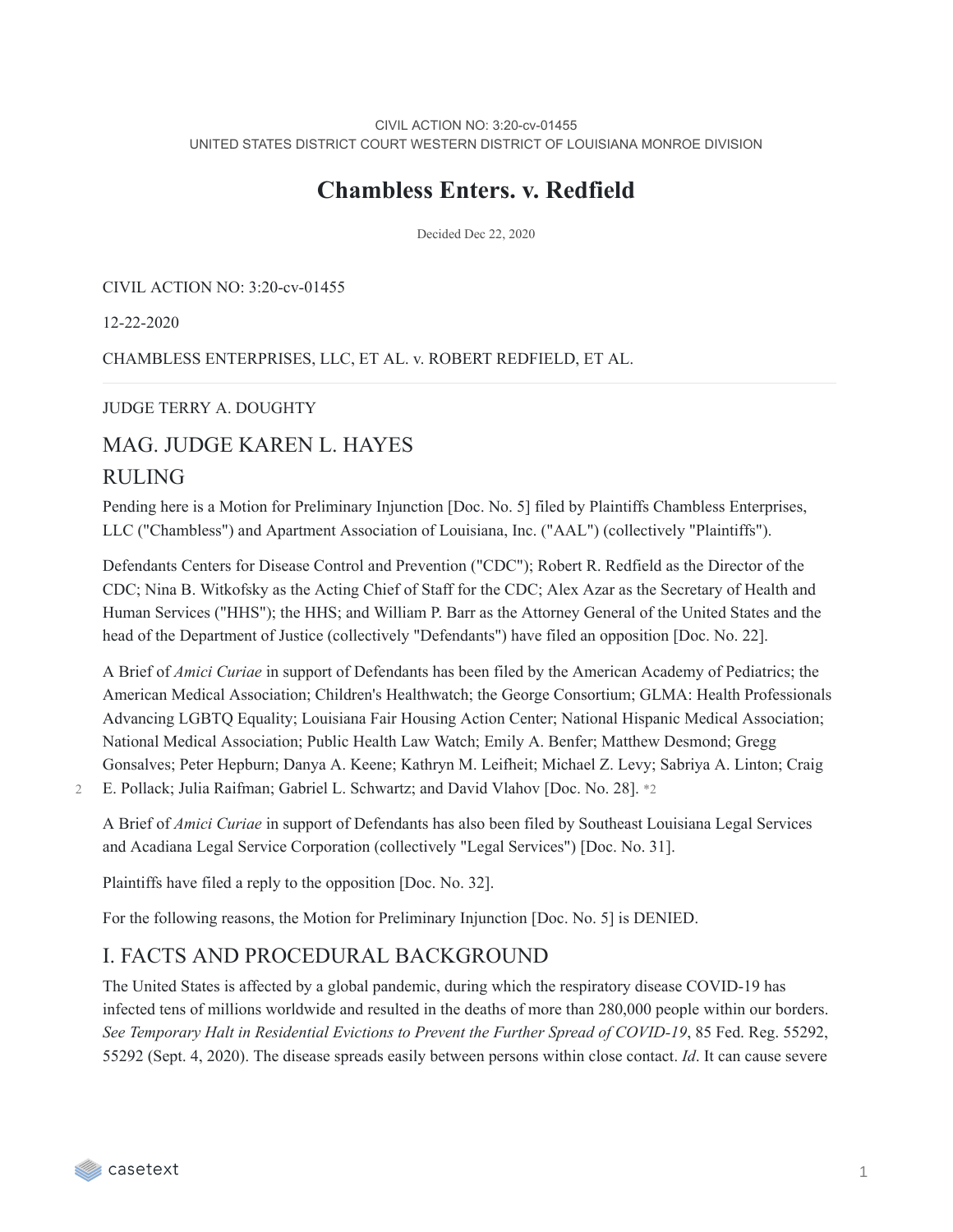illness but may also be transmitted by persons who are pre-symptomatic or asymptomatic--meaning that infected persons have the potential to infect others unknowingly. *Id*. Despite drastic measures by federal, state, and local governments, COVID-19 continues to spread. *Id*.

As a result of the pandemic, "Federal, State, and local governments have taken unprecedented or exceedingly rare actions, including border closures, restrictions on travel, stay-at-home orders, mask requirements, and eviction moratoria." *Id*. This case involves one of those measures—eviction moratoria for certain qualifying individuals.

On September 4, 2020, the CDC, a division of the HHS, implemented a temporary eviction moratorium to prevent the further spread of COVID-19 (the "Order"). *Id*. While the Order is in place (September 4, 2020, through December 31, 2020, unless extended, modified or rescinded), landlords are prohibited from evicting a covered person from a residential property \*3 for the non-payment of rent. *Id*. at 55,292; 55,297. The CDC found that this moratorium is an effective public health measure because, among other things, it facilitates selfisolation by ill and at-risk persons, eases implementation of stay-at-home and social distancing measures, and decreases the likelihood that persons will experience homelessness or move into congregate settings. *Id*. at 55295-96.

The Order does not excuse any tenant's obligation to pay rent or impair any landlord's ability to impose fees, interest, or other penalties short of eviction. *Id*. at 55292. Nor does it prevent landlords from evicting tenants for reasons other than failure to pay rent, such as criminal activity or property damage. *Id*. at 55294.

To qualify as a covered person, the individual tenant must provide a declaration to his or her landlord under penalty of perjury indicating that: (1) "[t]he individual has used best efforts to obtain all available government assistance for rent or housing"; (2) the individual satisfies certain income requirements; (3) "the individual is unable to pay the full rent or make a full housing payment due to substantial loss of household income, loss of compensable hours of work or wages, a lay-off, or extraordinary out-of-pocket medical expenses"; (4) "the individual is using best efforts to make timely partial payments that are as close to the full payment as the individual's circumstances may permit, taking into account other nondiscretionary expenses"; and (5) "eviction would likely render the individual homeless—or force the individual to move into and live in close quarters in a new congregate or shared living setting—because the individual has no other available housing options." *Id*. at 55,293.

Plaintiffs are a residential landlord and an association of residential landlords who seek to invalidate the Order. On November 12, 2020, Plaintiffs brought this action against Defendants [Doc. No. 1]. The instant Motion for Preliminary Injunction was also filed on November 12, \*4 2020 [Doc. No. 5]. Plaintiffs ask the Court to set aside the Order's temporary eviction moratorium and to forbid Defendants from enforcing it [Doc. No. 1, p. 17].

Defendants contend in their opposition that Plaintiffs have not shown a likelihood of success on the merits or irreparable injury. Defendants further contend that the balancing of the harms favors Defendants and that the injunction is contrary to the public interests.

The Brief of *Amici Curiae* filed by the American Academy of Pediatrics, et al., argues that mass evictions are likely in Louisiana and nationwide without the Order, that eviction moratoriums slow the spread of COVID-19 and prevent negative short- and long-term health outcomes, and that eviction and COVID -19 disproportionately harm marginalized groups. [Doc. No. 28].

4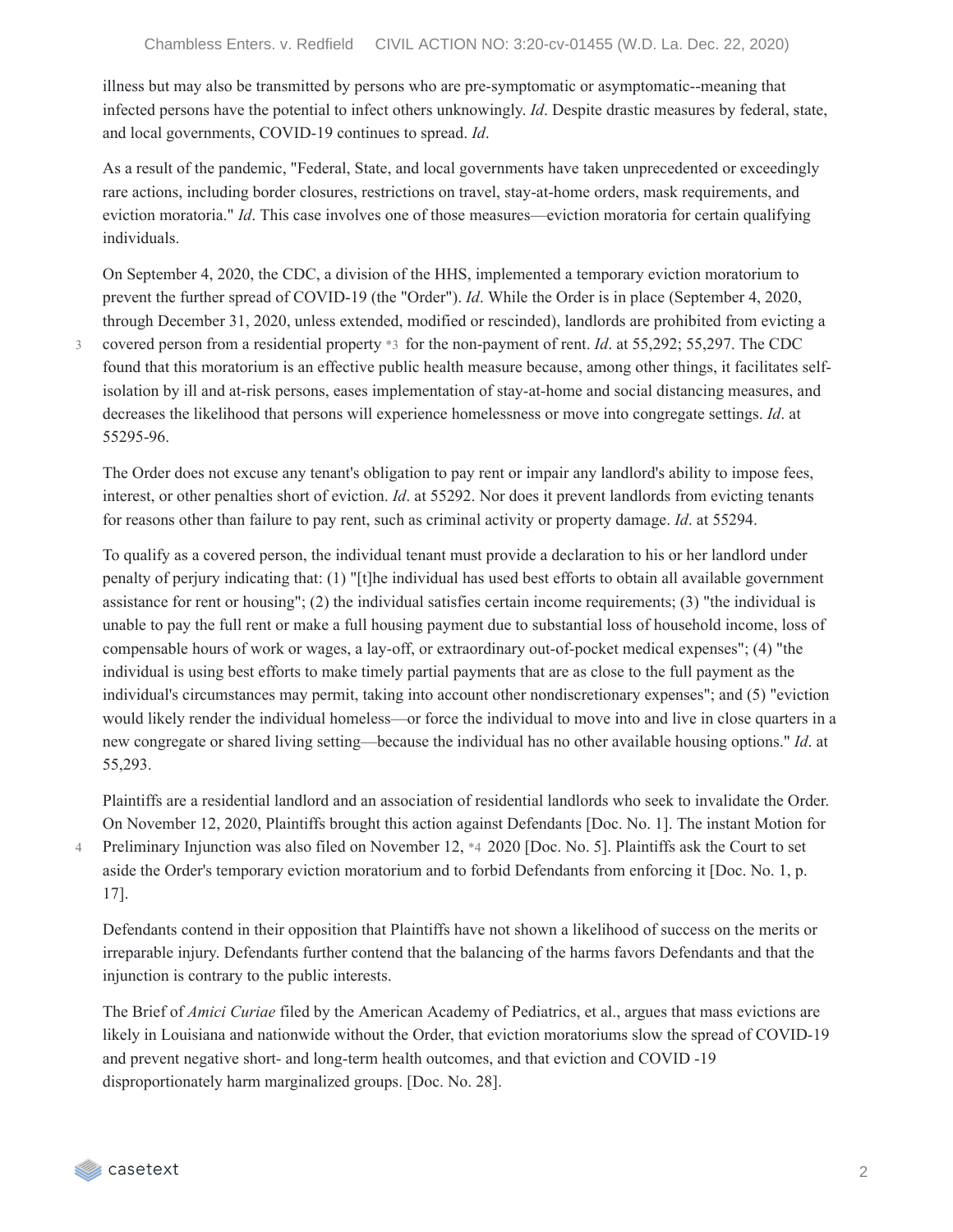The Brief of *Amici Curiae* filed by Legal Services argues that weighing the public interest and balance of hardships requires considering what will happen to the tenants protected by the Order, and additionally gives examples of Legal Services clients who have avoided or delayed eviction and all of its adverse impacts as a result of the Order. [Doc. No. 31].

The issues are fully briefed, and the Court is prepared to rule.

## II. ANALYSIS

In order to obtain a preliminary injunction, the party seeking the injunction must establish:

(1) a substantial likelihood of success on the merits, (2) a substantial threat of irreparable injury if the injunction is not issued, (3) that the threatened injury if the injunction is denied outweighs any harm that will result if the injunction is granted, and (4) that the grant of an injunction will not disserve the public interest.

*Sepulvado v*. *Jindal*, 729 F.3d [413,](https://casetext.com/case/sepulvado-v-jindal#p417) 417 (5th Cir. 2013). "A preliminary injunction is an extraordinary remedy which should not be granted unless the party seeking it has clearly carried \*5 the burden of persuasion on all four requirements." *Bluefield Water Ass'n v*. *City of Starkville*, 577 F.3d [250,](https://casetext.com/case/bluefield-water-assn-v-city-of-starkville#p253) 253 (5th Cir. 2009). 5

The Court will discuss each of these elements in turn.

#### **A. Substantial Likelihood of Success on the Merits**

In their Motion for Preliminary Injunction, Plaintiffs make three claims. First, Plaintiffs contend the Order exceeds the CDC's statutory and regulatory authority. Second, Plaintiffs assert that, if the statute can be read broadly enough to authorize an eviction moratorium, then it violates the non-delegation doctrine. Third, Plaintiffs argue that the Order violates the Administrative Procedure Act ("APA").

#### **1. Statutory and Regulatory Basis**

Plaintiffs argue that the Order exceeds the CDC's statutory and regulatory authority. More specifically, Plaintiffs contend the Order exceeds the authority granted by 42 [U.S.C.](https://casetext.com/statute/united-states-code/title-42-the-public-health-and-welfare/chapter-6a-public-health-service/subchapter-ii-general-powers-and-duties/part-g-quarantine-and-inspection/section-264-regulations-to-control-communicable-diseases) § 264 and 42 [C.F.R.](https://casetext.com/regulation/code-of-federal-regulations/title-42-public-health/chapter-i-public-health-service-department-of-health-and-human-services/subchapter-f-quarantine-inspection-licensing/part-70-interstate-quarantine/702-measures-in-the-event-of-inadequate-local-control) § 70.2, which, they assert, limit the CDC to control the interstate spread of disease by conventional, specific, disease-prevention measures, such as disinfection, fumigation, and pest extermination, that do not involve extensive control over human activity. Plaintiffs state the laws do not authorize an action as extraordinary and unexpected as a nationwide ban on evictions.

Plaintiffs assert that canons of statutory construction illustrate that the statute and regulation cannot be interpreted broadly enough to authorize a nationwide eviction moratorium. They assert that Section 264(a) lists permissible agency actions to prevent disease transmission, and that list offers a window into the kinds of action that Congress envisioned: "inspection, fumigation, disinfection, sanitation, pest extermination, destruction of animals or articles found to be so infected or contaminated as to be sources of dangerous

6

infection to human beings, and \*6 other measures, as in [the agency's] judgment may be [necessary."](https://casetext.com/statute/united-states-code/title-42-the-public-health-and-welfare/chapter-6a-public-health-service/subchapter-ii-general-powers-and-duties/part-g-quarantine-and-inspection/section-264-regulations-to-control-communicable-diseases) 42 U.S.C. § 264(a). The "other measures," under *ejusdem generis* and *noscitur a sociis*, Plaintiffs argue, are limited to the types of action akin to the list that precedes it: conventional, localized disease-prevention measures directly aimed at prevention of interstate transmission, which do not involve substantial control over human activity.

Under *ejusdem generis*, a general term following an enumerated list is limited to those things related in kind to the list: "[W]hen a general term follows a specific one, the general term should be understood as a reference to subjects akin to the one with specific enumeration." *Ali v*. *Federal Bureau of Prisons*, 552 [U.S.](https://casetext.com/case/ali-v-fed-bureau-of-prisons#p223) 214, 223 (2008)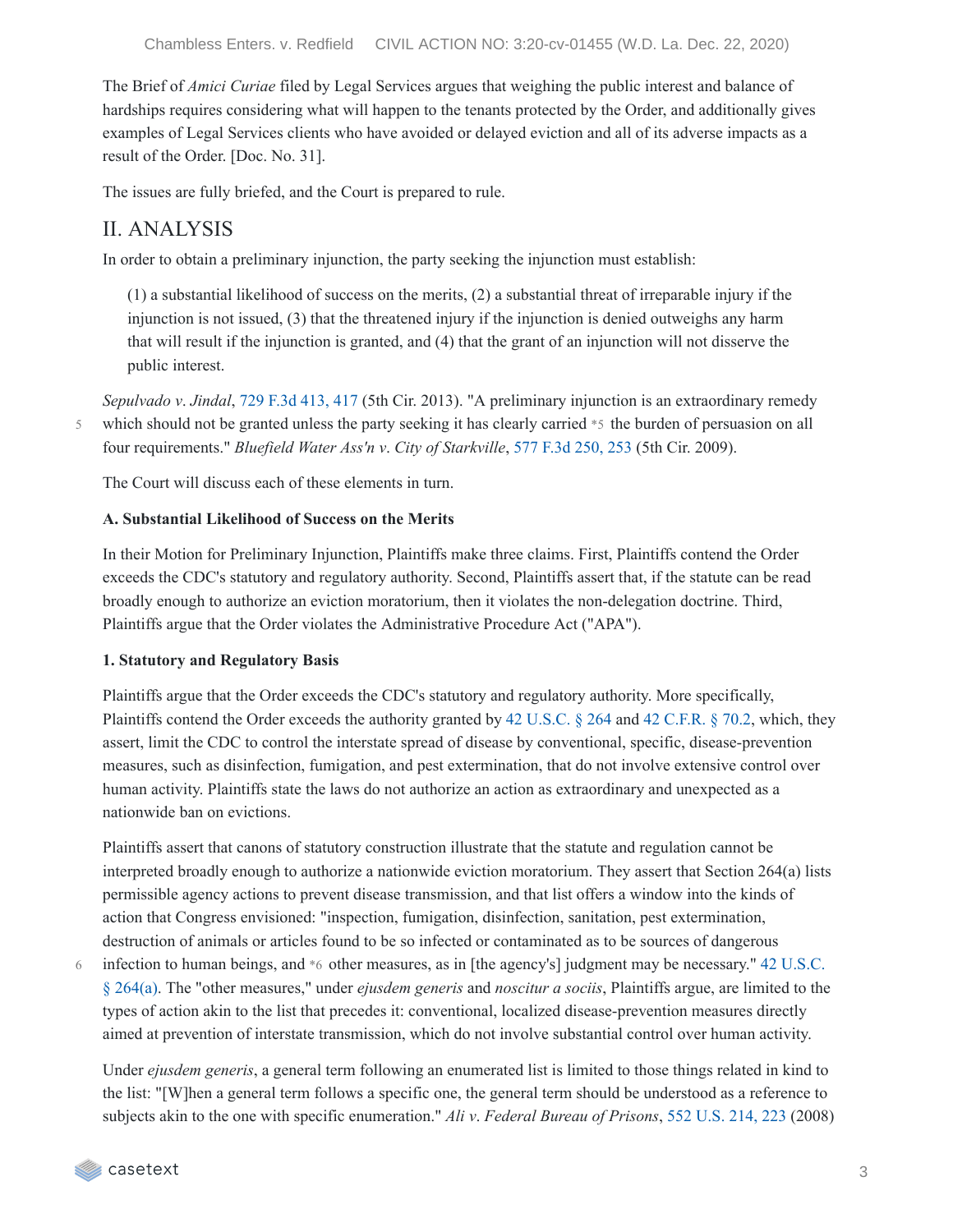(internal quotation marks omitted) (quoting *Norfolk & Western R*. *Co*. *v*. *Train Dispatchers*, 499 [U.S.](https://casetext.com/case/norfolk-western-r-co-v-train-dispatchers#p129) 117, 129 (1991)). Similarly, under *noscitur a sociis*, or the associated-words canon, words in a list are interpreted to have a similar meaning because they are associated in a similar context. *See Yates v*. *United States*, 574 U.S. 528, 544 (2015) (applying both *noscitur a sociis* and *ejusdem generis* in the [interpretation](https://casetext.com/case/yates-v-united-states-24#p544) of a criminal statute); *see also* Antonin Scalia & Bryan Garner, *Reading Law: The Interpretation of Legal Texts* 199-213, 107-11, 195-98, 93-100, 174-79 (Thompson/West 2012).

Plaintiffs argue that these canons of construction limit the CDC's discretion. Plaintiffs state that nothing in the list suggests that the CDC is allowed to control the contractual relationships of potentially millions of Americans, or the legal processes in every municipality in the nation. They further argue that the list contemplates actions limited to specific sites, objects, or animals that are, or could be, infected with a disease.

Plaintiffs contend that courts can employ a variety of canons of construction to avoid imputing to Congress intentions that may clash with important policy or legal standards unless Congress has spoken with a high degree of clarity. These include the federalism canon, the \*7 constitutional-avoidance canon, and the rule of lenity. They argue that all three canons favor a reading of the statute that would not authorize the sweeping power wielded by the CDC.

The federalism canon provides that, where a court faces multiple "plausible interpretations" of a statute, "the proper course [is] to adopt a construction which maintains the existing balance" between federal and state power "absent a clear [indication](https://casetext.com/case/salinas-v-us#p59) of Congress' intent to change the balance." *Salinas v*. *United States*, 522 U.S. 52, 59 (1997). Here, Plaintiffs argue, Section 264 lacks the clear intent by Congress to override state prerogatives in contract or property law.

The constitutional-avoidance canon provides that courts must prefer a reasonable reading of a statute that avoids serious constitutional concerns. Plaintiffs assert that any reading of the statute that would authorize a nationwide ban on evictions raises serious constitutional concerns under the non-delegation doctrine, the Commerce Clause, and the Tenth Amendment. A non-delegation concern arises because a broad reading of the statute leaves the CDC without any intelligible principle to guide the agency's discretion. A Commerce Clause concern arises because the statute as interpreted by the CDC would create a federal police power, allowing a federal agency to control activity on a nationwide basis, however distant its impact on interstate commerce. Such a federal police power would likewise run afoul of the Tenth Amendment.

Plaintiffs conclude that the CDC's action—banning evictions nationwide—is not related in kind to the list of actions permitted under the statute or regulation. It does not fit within a conventional understanding of typical disease control measures. It is a sweeping, nationwide action, not limited to specific hot spots. It is not an action aimed directly at the prevention of disease—rather, it deals with matters that are several causal steps removed from the spread of disease. And, unlike the traditional disease mitigation measures listed, the CDC

order is a \*8 breathtaking exercise of control over human activity. Given how far removed the CDC's action is from the list of activities contemplated by Congress, Plaintiffs argue that the CDC Order cannot be authorized by the statute. 8

Defendants, on the other hand, argue that the Order falls within the CDC's broad authority, that canons of construction do not negate Congress's clear intent, and that the interpretive presumptions to which Plaintiffs point do not apply.



7

casetext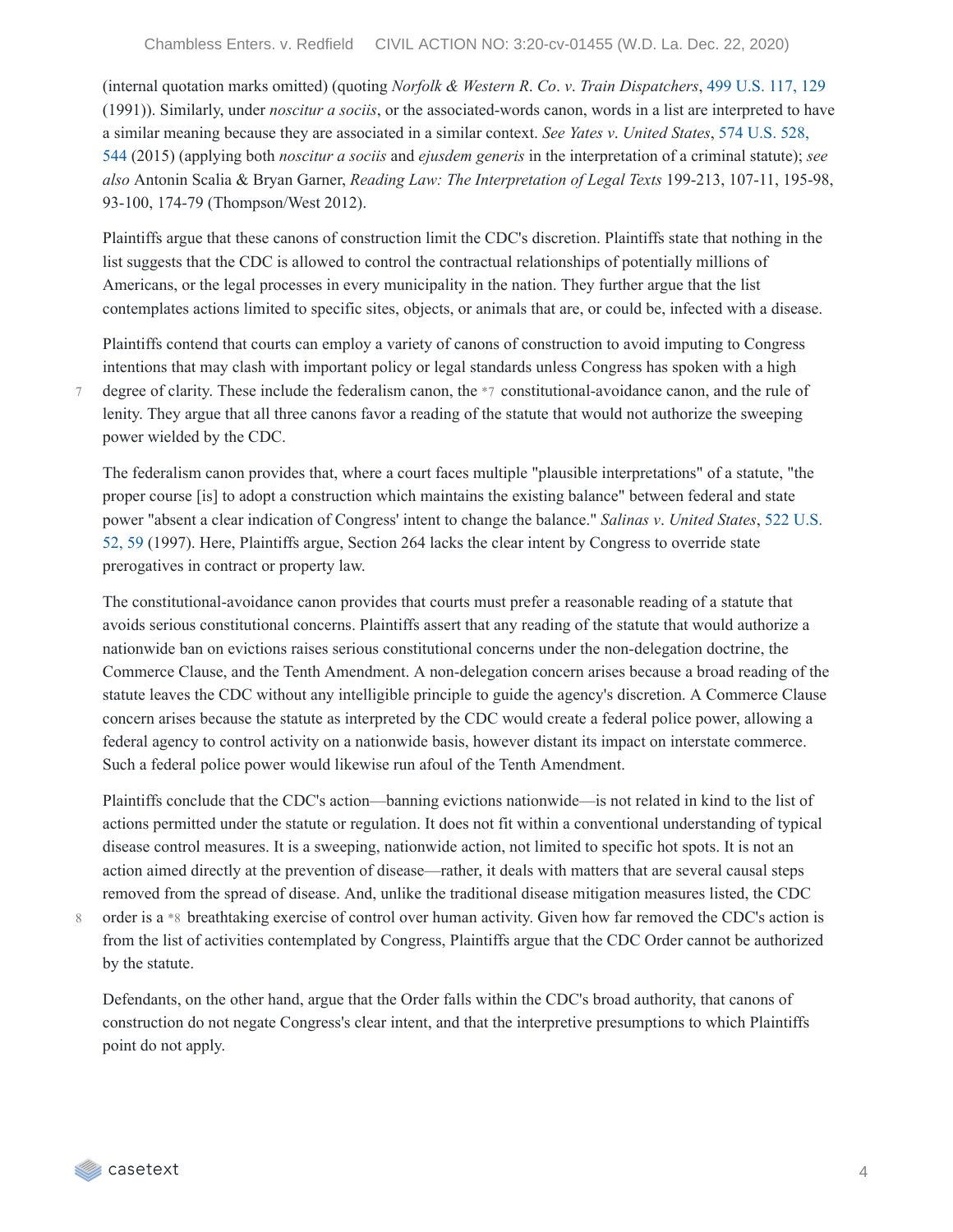The issue here, then, is whether the CDC had the statutory and regulatory authority to temporarily halt evictions for certain covered persons. The Order in this case was issued pursuant to 42 [U.S.C.](https://casetext.com/statute/united-states-code/title-42-the-public-health-and-welfare/chapter-6a-public-health-service/subchapter-ii-general-powers-and-duties/part-g-quarantine-and-inspection/section-264-regulations-to-control-communicable-diseases) § 264 and 42 C.F.R. § 70.2, and, thus, [discussions](https://casetext.com/regulation/code-of-federal-regulations/title-42-public-health/chapter-i-public-health-service-department-of-health-and-human-services/subchapter-f-quarantine-inspection-licensing/part-70-interstate-quarantine/702-measures-in-the-event-of-inadequate-local-control) of both are necessary to determine whether the CDC had a statutory and regulatory basis for issuing the Order. Title 42 United States Code [Section](https://casetext.com/statute/united-states-code/title-42-the-public-health-and-welfare/chapter-6a-public-health-service/subchapter-ii-general-powers-and-duties/part-g-quarantine-and-inspection/section-264-regulations-to-control-communicable-diseases) 264(a) authorizes the Secretary of the HHS to "make and enforce such regulations as in his judgment are necessary to prevent the introduction, transmission, or spread of communicable diseases from foreign countries into the States ... or from one State ... into any other State." The statute then states that for purposes of carrying out and enforcing such regulations, the Secretary of the HHS "may provide for such inspection, fumigation, disinfection, sanitation, pest extermination, destruction of animals or articles found to be so infected or contaminated as to be sources of dangerous infection to human beings, and other measures, as in his judgment may be necessary." *Id*.

In turn, the Secretary of the HHS delegated authority to the Director of the CDC. Title 42 Code of Federal [Regulations](https://casetext.com/regulation/code-of-federal-regulations/title-42-public-health/chapter-i-public-health-service-department-of-health-and-human-services/subchapter-f-quarantine-inspection-licensing/part-70-interstate-quarantine/702-measures-in-the-event-of-inadequate-local-control) Section 70.2 states that whenever the Director of the CDC determines that the measures taken by the health authorities of any state or local jurisdiction are insufficient to prevent the spread of a communicable disease, "he/she may take such measures to prevent such spread of the diseases as he/she deems reasonably necessary, including inspection, \*9 fumigation, disinfection, sanitation, pest extermination, and destruction of animals or articles believed to be sources of infection."

This Court finds that the plain text of the statute is unambiguous and evinces a legislative determination to defer to the "judgment" of public health authorities about what measures they deem "necessary" to prevent contagion. Congress's use of the phrase "such regulations as in his judgment are necessary" shows that it intended to defer to agency expertise, as "Congress knows to speak in plain terms when it wishes to circumscribe, and in capacious terms when it wishes to enlarge, agency discretion." *City of Arlington v*. *FCC*, 569 [U.S.](https://casetext.com/case/city-of-arlington-v-fed-commcns-commn-8#p296) 290, 296 (2013). And the Supreme Court has recognized that similar congressional delegations of authority that empower agencies to take actions that are "necessary" provide "broad power to enforce all provisions of [a] statute." *Gonzalez v*. *Oregon*, 546 U.S. 243, [258-59](https://casetext.com/case/gonzales-v-oregon-4#p258) (2006); *see also*, *e*.*g*., *Nat'l Cable & Telecomms*. *Ass'n v*. *Brand X Internet Servs*., 545 U.S. 967, [980-81](https://casetext.com/case/national-cable-telecommunications-assn-v-brand-x-internet-services-4#p980) (2005) (statute permitting agency to "prescribe such rules and regulations as may be necessary in the public interest" undisputedly provided agency authority to promulgate order.) (citation omitted)).

The Supreme Court has specifically explained that "[w]hen Congress undertakes to act in areas fraught with medical and scientific uncertainties, legislative options must be especially broad, and courts should be cautious not to rewrite legislation." *Marshall v*. *United States*, 414 [U.S.](https://casetext.com/case/marshall-v-united-states-9#p427) 417, 427 (1974). "Congress' intent, as evidenced by the plain language of the delegation provision, is clear: Congress gave the Secretary of HHS broad power to issue regulations necessary to prevent the introduction, transmission or spread of communicable diseases." *Brown v*. *Azar*, No. 1:20-CV-03702, 2020 WL [6364310,](https://casetext.com/case/brown-v-azar#p7) at \*7, (N.D. Ga. Oct. 29, 2020); *see also Louisiana v*.

9

*Mathews*, 427 F. [Supp.](https://casetext.com/case/state-of-la-v-mathews#p176) 174, 176 (E.D. La. 1977) (in 42 [U.S.C.](https://casetext.com/statute/united-states-code/title-42-the-public-health-and-welfare/chapter-6a-public-health-service/subchapter-ii-general-powers-and-duties/part-g-quarantine-and-inspection/section-264-regulations-to-control-communicable-diseases) § 264, "Congress \*10 has granted broad, flexible 10 powers to federal health authorities who must use their judgment in attempting to protect the public against the spread of communicable disease.").

As indicated above, Plaintiffs argue that the second sentence of § 264(a) operates to limit the Secretary of the HHS' authority to just those (or similar) measures. The Court finds, however, that the examples Congress gave of specific measures the Secretary may take to control infectious disease—which are illustrative, not exhaustive —underscore the breadth of this authority, showing that it may infringe on personal liberties or property rights where appropriate to protect the public health. *See Indep*. *Turtle Farmers of La*. *v*. *United States*, 703 F. Supp. 2d 604, 619-20 (W.D. La. 2010) [\(explaining](https://casetext.com/case/independent-turtle-farmers-of-louisiana-v-us#p619) that "the list does not act as a limitation upon the types of regulations that may be enacted under Section 361 [of the PHSA]"). Such measures include the authority to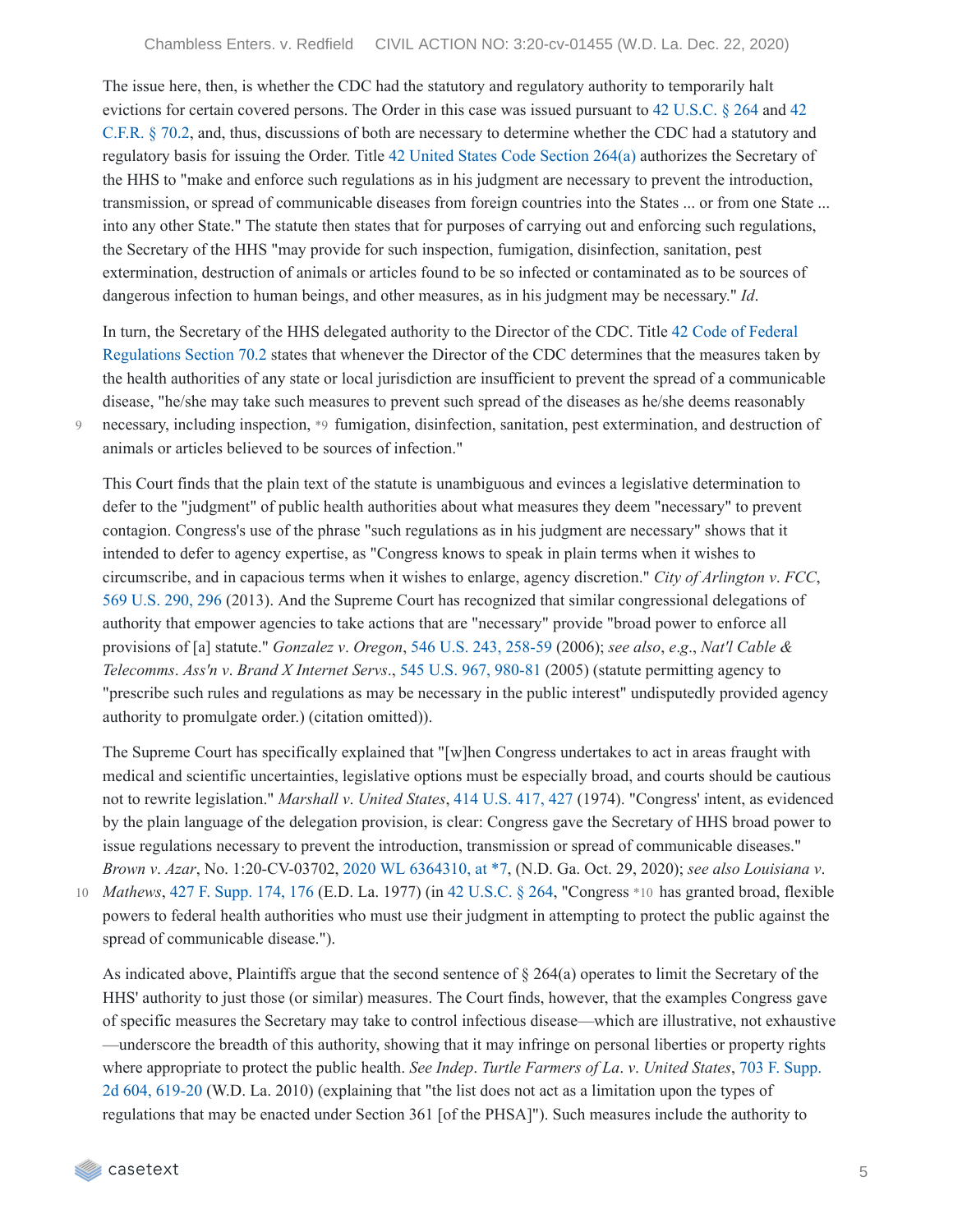impose restrictions on individuals' freedom of movement, including the "apprehension, detention, or conditional release of individuals." 42 [U.S.C.§](https://casetext.com/statute/united-states-code/title-42-the-public-health-and-welfare/chapter-6a-public-health-service/subchapter-ii-general-powers-and-duties/part-g-quarantine-and-inspection/section-264-regulations-to-control-communicable-diseases) 264(b)-(c). They also include intrusions on private property, such as its "inspection, fumigation, disinfection, sanitation," and even "destruction." *Id*. at § 264(a).

In *Independent Turtle Farmers*, the court analyzed a regulation promulgated by the Food and Drug Administration ("FDA") that banned the sale of viable turtle eggs and live turtles with a shell of less than four inches in length ("Turtle Ban"). 703 F. [Supp.](https://casetext.com/case/independent-turtle-farmers-of-louisiana-v-us#p607) 2d at 607. The Turtle Ban was the only federally enacted ban on the sale of any pet and was enacted primarily to curb the spread of salmonellosis. *Id*. The plaintiffs, an association of commercial turtle farmers, argued that the FDA did not have statutory and regulatory authority to enact and maintain the Turtle Ban. *Id*. at 618.

11

In analyzing whether Congress delegated power to the FDA to regulate the sale of turtles as pets, the court explained that the FDA derived its authority to enact the regulation from  $42$  \*11 [U.S.C.](https://casetext.com/statute/united-states-code/title-42-the-public-health-and-welfare/chapter-6a-public-health-service/subchapter-ii-general-powers-and-duties/part-g-quarantine-and-inspection/section-264-regulations-to-control-communicable-diseases) § 264(a)—the same implementing statute involved in this case. *Id*. at 618-19. The court acknowledged that  $\S$  264(a) specifies that the FDA may provide for inspection, fumigation, disinfection, sanitation, pest extermination and destruction of animals or articles found to be so infected or contaminated. *Id*. at 619. Like Plaintiffs in this case, the *Independent Turtle Farmers* plaintiffs asked the court to "read this list of 'powers' as an exhaustive one." *Id*. That, the court was not willing to do.

First, the court explained that the list of enumerated items "directly precedes a 'catch-all' grant of authority, allowing the Secretary (or the FDA Commissioner) to enact '*other measures*, *as in his judgment may be necessary*,' in addition to the measures suggested in the list." *Id*. at 619-20 (emphasis added). The court explained that the catch-all phrase "precludes interpretation of the list as exhaustive." *Id*. at 620. The court further stated that "the list does not act as a limitation upon the types of regulations that may be enacted under [§ [264](https://casetext.com/statute/united-states-code/title-42-the-public-health-and-welfare/chapter-6a-public-health-service/subchapter-ii-general-powers-and-duties/part-g-quarantine-and-inspection/section-264-regulations-to-control-communicable-diseases)]. Instead, the list contains certain 'measures' which the FDA may employ [f]or purposes of carrying out and enforcing such regulations." *Id*. (citation omitted). Even though the enumerated list only speaks in terms of "destruction of animals"—and not regulating or preventing the sale of such animals—the court concluded that the Turtle Ban was permissible because "there is no express prohibition in the statute evidencing contrary congressional intent." *Id*. The court reasoned that the list of measures "is not phrased as a limitation upon the *type* of regulation that may be promulgated by the FDA. Instead, [§ [264\(a\)](https://casetext.com/statute/united-states-code/title-42-the-public-health-and-welfare/chapter-6a-public-health-service/subchapter-ii-general-powers-and-duties/part-g-quarantine-and-inspection/section-264-regulations-to-control-communicable-diseases)] grants the FDA authority to enact 'such regulations as in [its] judgment are necessary to prevent the introduction, transmission, or spread of communicable diseases.' " *Id*. (citation omitted). Ultimately, the court found that the FDA had the authority to 12 enact a ban on the sale of turtles. *Id*. \*12

In sum, the clear and broad delegation of authority in the first sentence of  $\S 264(a)$ ; the context provided by the subsequent subSections; the parroting language of  $\S$  70.2, which specifically uses the term "including"—a term of enlargement; and, persuasive authority from the *Independent Turtle Farmers* decision, all point to the same conclusion: the Order has statutory and regulatory authority, and the CDC may take those measures that it deems reasonably necessary to prevent the spread of disease, so long as it determines that the measures taken by any state or local government are insufficient to prevent the spread of the disease.

The regulation does impose the additional requirement that the CDC "determine[] that the measures taken by the health authorities of state or local governments are insufficient to prevent the spread of disease." *Brown*, 2020 WL 6364310, at \*8; see 42 [C.F.R.](https://casetext.com/regulation/code-of-federal-regulations/title-42-public-health/chapter-i-public-health-service-department-of-health-and-human-services/subchapter-f-quarantine-inspection-licensing/part-70-interstate-quarantine/702-measures-in-the-event-of-inadequate-local-control) § 70.2. The CDC has made that finding here. *See id*. at \*13-14 (citing 85 Fed. Reg. at 55295-96 & n.36).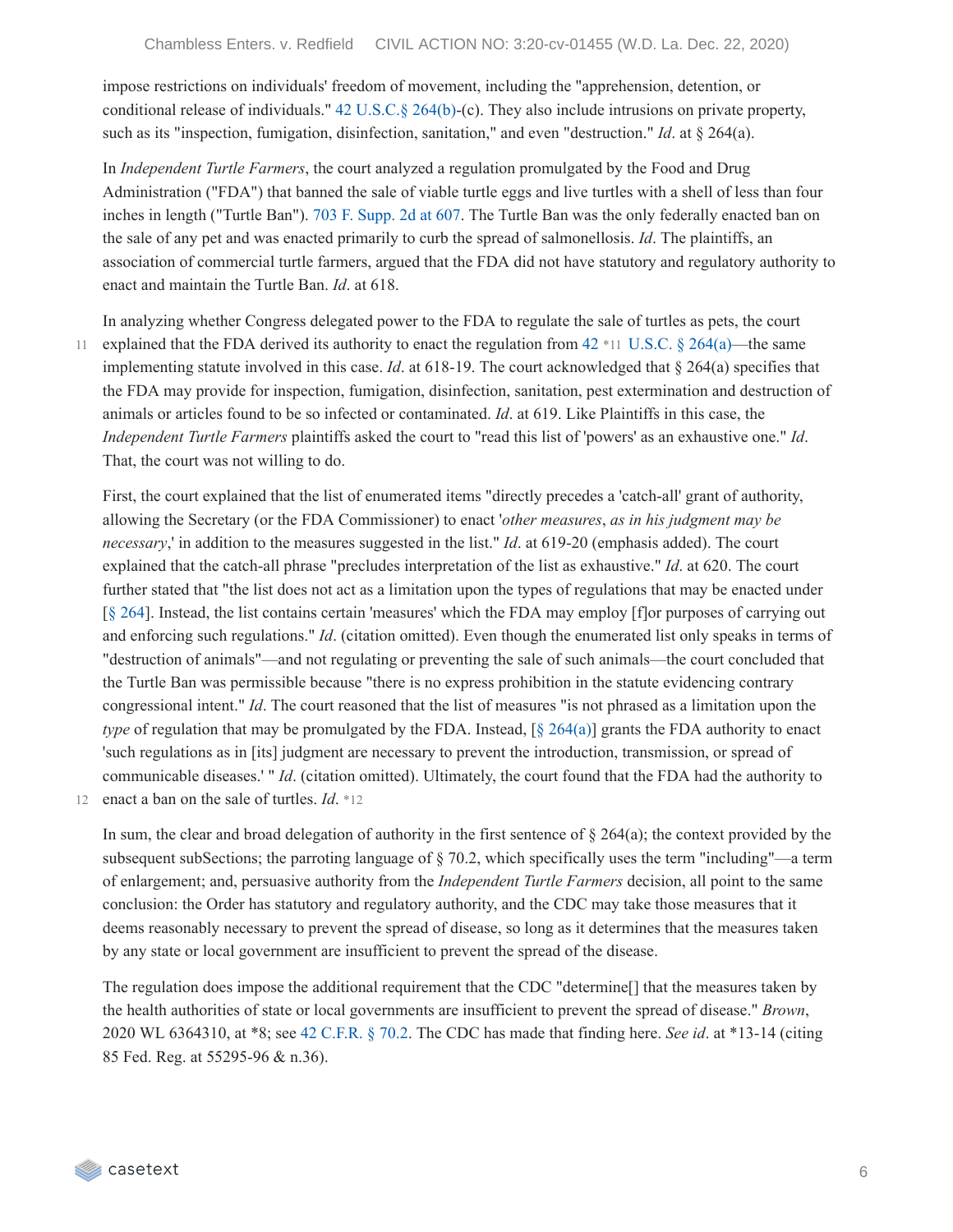The terms of the statute—including the examples of measures that the Secretary may adopt—call for the Secretary's expert judgment to determine what regulations may be appropriate to "prevent the introduction, transmission, or spread of communicable diseases." *Id*. This point is bolstered by the fact that, although subSection (a) makes no mention of the Secretary's ability to detain persons, it is plainly contemplated as within the scope of what may be "necessary" in his "judgment," given the restrictions placed on any such regulations in subSections (b) through (d). *See id*. § 264(a)-(d). The *Brown* court agreed: "The presence of the additional subSections governing detainment of individuals means that the list contained in the first subSection is not an exhaustive list of the permissible measures available to the Secretary of HHS." 2020 WL 6364310, at \*8.

The regulation, which largely paraphrases the statutory language, is consistent with Congress's intent to provide flexibility in combatting the spread of disease. *See* 42 [C.F.R.](https://casetext.com/regulation/code-of-federal-regulations/title-42-public-health/chapter-i-public-health-service-department-of-health-and-human-services/subchapter-f-quarantine-inspection-licensing/part-70-interstate-quarantine/702-measures-in-the-event-of-inadequate-local-control) § 70.2. \*13 It allows the CDC Director to "take 13 such measures to prevent such spread of the diseases as he/she deems reasonably necessary." *Id*. It further makes clear that, in order to control disease transmission, intrusions on private property, "including inspection, fumigation, disinfection, sanitation," and even "destruction," may be required. *Id*. The *Brown* court correctly observed that, because the statute and the regulation are so similar, "for the same reasons the Secretary of the HHS has broad authority to make and enforce regulations as in his judgment are necessary to prevent the spread of disease, the CDC likewise has the same authority." 2020 WL 6364310, at \*8.

Here, the CDC's [determination](https://casetext.com/regulation/code-of-federal-regulations/title-42-public-health/chapter-i-public-health-service-department-of-health-and-human-services/subchapter-f-quarantine-inspection-licensing/part-70-interstate-quarantine/702-measures-in-the-event-of-inadequate-local-control) that a "temporary halt in evictions" is a "reasonably necessary measure under 42 C.F.R. § 70.2 to prevent the further spread of COVID-19 throughout the United States," 85 Fed. Reg. at 55296, is well supported and falls firmly within the scope of its authority. A number of findings underpin the CDC's decision. First, "[t]he virus that causes COVID-19 spreads very easily and sustainably between people who are in close contact with one another (within about 6 feet)." *Id*. at 55293. In addition, research suggests that, in the absence of eviction moratoria, tens of millions of Americans could be at risk of eviction, on a scale that would be "unprecedented in modern times." *Id*. at 55295. The CDC has also determined that, in light of statistics regarding interstate moves, such "mass evictions would likely increase the interstate spread of COVID-19." *Id*.

The CDC thus found that, in the context of this pandemic, eviction moratoria are an "effective public health measure utilized to prevent the spread of communicable disease." *Id*. at 55294. Eviction moratoria "facilitate self-isolation" by ill or at-risk persons; aid the implementation of "stay-at-home and social distancing directives"; and by reducing homelessness, decrease "the likelihood of individuals moving into close quarters 14 in congregate \*14 settings." *Id*. Evictions, on the other hand, increase the risk of COVID-19 spread by increasing the likelihood that evicted renters will move into "shared housing or other congregate settings" that pose a high risk of transmission, *id*., or experience unsheltered homelessness, where persons are at a higher risk of infection due to lack of access to hygienic measures, sanitation, and medical care, as well as exposure to the elements, *id*. at 55294-95. These are among the reasons that the Order constitutes a "reasonably necessary" measure under the regulations and is thus within the broad authority of the CDC.

Plaintiffs' additional argument that several of the canons of construction compel a different result is not persuasive. "For one thing, canons are not mandatory rules. They are guides that 'need not be conclusive.'" *Chickasaw Nation v*. *United States*, 534 [U.S.](https://casetext.com/case/chickasaw-nation-v-us#p94) 84, 94 (2001) (citation omitted); *see also Conn*. *Nat'l Bank v*. *Germain*, 503 [U.S.](https://casetext.com/case/connecticut-national-bank-v-germain#p253) 249, 253, (1992) (stating that "canons of construction are no more than rules of thumb that help courts determine the meaning of legislation"). Canons are not necessarily outcome determinative because "other circumstances evidencing congressional intent can overcome their force," and "[s]pecific canons are often countered by some maxim pointing in a different direction." *Chickasaw Nation*, 534 [U.S.](https://casetext.com/case/chickasaw-nation-v-us#p94) at 94, (citation and internal punctuation omitted).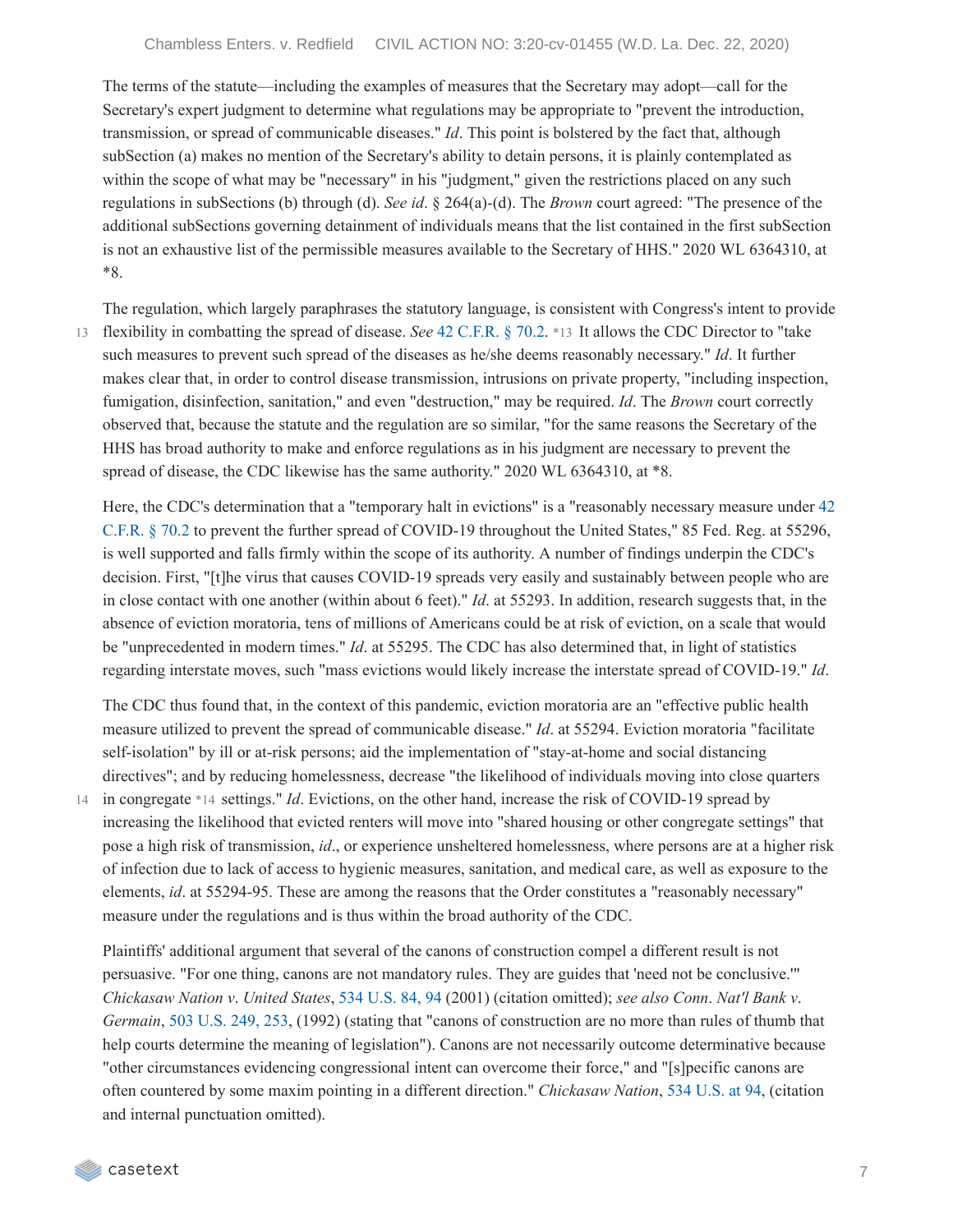Furthermore, none of the canons apply here because there is no ambiguity to which they could be applied. The principle of *ejusdem generis* ". . . is only an instrumentality for ascertaining the correct meaning of words *when there is uncertainty*,'" and "'it may not be used to defeat the obvious purpose of legislation.'" *United States v*. *Powell*, 423 [U.S.](https://casetext.com/case/united-states-v-powell#p91) 87, 91 (1975) (emphasis added) (citation omitted). Thus, where the court discerns no uncertainty in the statute and congressional intent is clear, it is inappropriate to apply the rule. *Harrison v*. *PPG*

15 *Indus*., *Inc.*, 446 U.S. 578, [588-89](https://casetext.com/case/harrison-v-ppg-industries-inc#p588) (1980). The *noscitur a sociis* canon is not "an invariable rule \*15 [because] [a] word may have a character of its own not to be submerged by its association." *Russell Motor Car Co*. *v*. *United States*, 261 [U.S.](https://casetext.com/case/russell-co-v-united-states#p519) 514, 519 (1923). Importantly, it "ha[s] no place [in statutory construction], ... except in the domain of ambiguity," and it cannot be used to create doubt—only to remove it. *Id*.

Plaintiffs' invocation of the "federalism canon" rests upon the faulty premise that the Order alters the balance of power between the states and the federal government. This is not the case. The Order simply puts into play the settled constitutional principle that federal law preempts contrary state law. The Supremacy Clause states that federal law "shall be the supreme law of the land; and the judges in every state shall be bound thereby, anything in the Constitution or laws of any State to the contrary notwithstanding." U.S. CONST. ART. VI, cl. 2. The Supreme Court has explained that "[a]s long as it is acting within the powers granted it under the Constitution, Congress may impose its will on the States," including by "legislat [ing] in areas traditionally regulated by the States." *Gregory v*. *Ashcroft*, 501 [U.S.](https://casetext.com/case/gregory-v-ashcroft-2#p460) 452, 460 (1991). Indeed, the federal government has a long history of regulating the rental housing market, including, most recently, in the form of a similar temporary eviction moratorium enacted as part of the CARES Act. *See* Pub. L. No. 116-136, § 4024, 134 Stat. 281 (Mar. 27, 2020). Moreover, the statute at issue here contains a clear statement that regulations enacted thereunder preempt state law "to the extent that such a provision conflicts with an exercise of Federal authority under this Section." 42 [U.S.C.](https://casetext.com/statute/united-states-code/title-42-the-public-health-and-welfare/chapter-6a-public-health-service/subchapter-ii-general-powers-and-duties/part-g-quarantine-and-inspection/section-264-regulations-to-control-communicable-diseases) § 264(e). And contrary to Plaintiffs' assertions, the Order does not alter existing state law, but only pauses the ultimate execution of one remedy for breach of a rental agreement when certain other conditions are met.

Nor is the constitutional avoidance doctrine applicable. To start, "the canon of constitutional avoidance has no application in the absence of statutory [ambiguity."](https://casetext.com/case/us-v-oakland-cannabis-buyers-cooperative#p494) *United States* \*16 *v*. *Oakland Cannabis Buyers' Co-Op*., 532 16 U.S. 483, 494 (2001). It "comes into play only when, after the application of ordinary textual analysis, the statute is found to be susceptible of more than one construction; and the canon functions as a means of choosing between them." *Clark v*. *Martinez*, 543 [U.S.](https://casetext.com/case/clark-v-martinez#p385) 371, 385 (2005). Plaintiffs fail to point to any ambiguity as to which the constitutional avoidance doctrine could prove the tiebreaker.

Further, none of the constitutional issues to which Plaintiffs point has any merit. First, Congress may delegate legislative power to the Executive so long as it provides an "intelligible principle" to guide the agency. *See e*.*g*., *Mistretta v*. *United States*, 488 [U.S.](https://casetext.com/case/mistretta-v-united-states#p372) 361, 372 (1989). The statute does so here. Second, it is well established that, under the Commerce Clause, the federal government may regulate activity that has a "substantial effect on interstate commerce." *Gonzales v*. *Raich*, 545 U.S. 1, [16-17](https://casetext.com/case/gonzales-v-raich#p16) (2005). And the Supreme Court has explicitly held that the commercial activity regulated here—"rental of real estate"—is "unquestionably" an activity that substantially affects interstate commerce. *Russell v*. *United States*, 471 [U.S.](https://casetext.com/case/russell-v-united-states-34#p862) 858, 862 (1985). Third, as explained, the Order does not create "a federal police power," but instead acts as a straightforward application of the Supremacy Clause. And fourth, as the *Brown* court found, "because [landlords] are still permitted to file breach of contract actions and begin eviction proceedings, and are only merely delayed in enforcing eviction orders," any claim that the Order violates a landlord's access to courts is unlikely to succeed. 2020 WL 6364310, at \*14-17.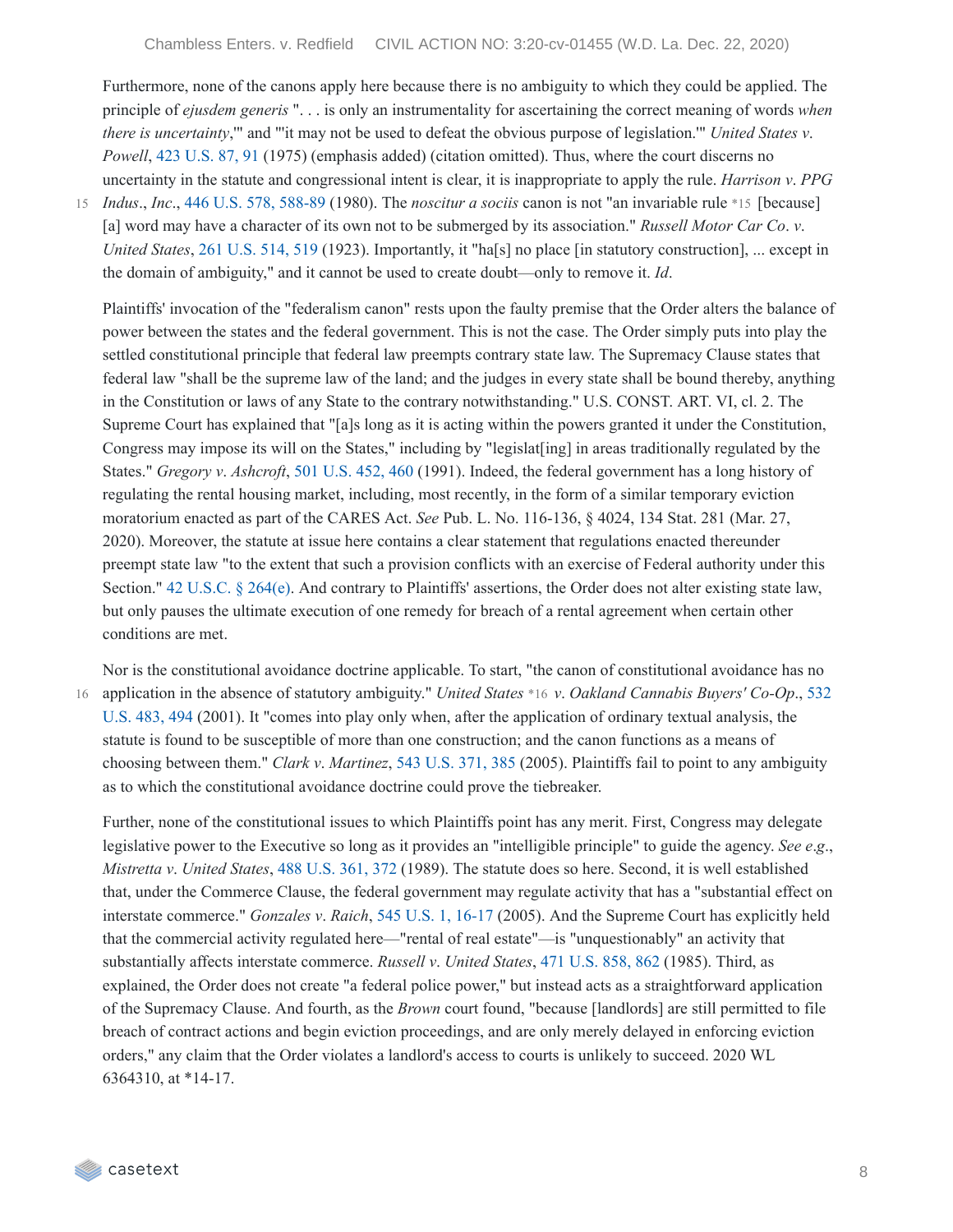Finally, Plaintiffs argue that the CDC's interpretation of Sections 264(a) and 70.2 trigger lenity because that interpretation creates an ambiguity in the statute that the HHS or the CDC are then entitled to fill with whatever measures these agencies believe might prevent the spread of disease. The rule of lenity is a "venerable rule" designed to protect citizens from being "held accountable for a violation of a statute whose commands are

17

uncertain or subjected to \*17 punishment that is not clearly [prescribed."](https://casetext.com/case/us-v-santos-73#p514) *United States v*. *Santos*, 553 U.S. 507, 514 (2008). The rule therefore requires that ambiguity concerning the ambit of criminal statutes should be resolved in favor of lenity.

The Court finds that the rule of lenity is not implicated here. Even if Plaintiffs were right that the statute could theoretically be given a "narrower construction," or that the statute contained "some ambiguity," the rule of lenity is still not appropriate so long as the asserted ambiguity could be resolved using traditional tools of statutory interpretation. *Abramski v*. *United States*, 573 [U.S.](https://casetext.com/case/abramski-v-united-states-1#p188) 169, 188 n.10 (2014). Plaintiffs have identified no "grievous ambiguity or [uncertainty"](https://casetext.com/case/muscarello-v-united-states#p139) as to what the statute authorizes, *see Muscarello v*. *United States*, 524 U.S. 125, 139 (1998), and the rule of lenity, therefore, does not apply.

For the above reasons, this Court finds that Plaintiffs have not clearly shown a substantial likelihood of success on the merits as to their claim that the Order was promulgated without statutory and regulatory authority. In other words, Plaintiffs have not clearly shown that the regulation limits the CDC's authority to measures involving inspection, fumigation, disinfection, sanitation, pest extermination, and the destruction of animals or articles believed to be sources of infection.

#### **2. The Non-Delegation Doctrine**

Plaintiffs next argue that, if the Order is within the CDC's statutory and regulatory authority, Section 361(a) contains an unconstitutional delegation of authority. Article I of the United States Constitution vests "[a]ll legislative power" in Congress. U.S. CONST. ART. I, § 1. This assignment implies a "bar on [the legislative power's] further delegation." *Gundy v*. *United States*, 139 S. Ct. [2116,](https://casetext.com/case/gundy-v-united-states-3#p2123) 2123 (2019). Statutes that grant too much discretion to agencies tasked \*18 with enforcing them effectively hand the task of lawmaking to the agency. Hence, statutes must contain "an intelligible principle to guide the delegee's use of discretion." *Id*.

18

Congress can authorize executive officers and agencies to determine facts and can delegate "the duty to carry out the declared legislative policy." *Panama Refining Co*. *v*. *Ryan*, 293 [U.S.](https://casetext.com/case/panama-refining-co-v-ryan#p426) 388, 426 (1935). Congress cannot, however, "[leave] the matter to the [executive] without standard or rule, to be dealt with as he please[s]." *Id*. at 418.

Plaintiffs argue that neither Section 264(a) nor Section 70.2 can be read broadly enough to allow the CDC to impose a nationwide eviction moratorium. Plaintiffs assert that, if the CDC's interpretation is correct, then it has the ability to regulate, control, or outlaw any activity, which is to say that the CDC possesses the limitless discretion to make law concerning any of the wide range of activities that could conceivably lead to the transmission of disease in the United States. If the CDC is right, according to Plaintiffs, the roving power to control spread of disease is left entirely to the agency's "judgment." 42 [U.S.C.](https://casetext.com/statute/united-states-code/title-42-the-public-health-and-welfare/chapter-6a-public-health-service/subchapter-ii-general-powers-and-duties/part-g-quarantine-and-inspection/section-264-regulations-to-control-communicable-diseases) § 264(a). The fathomless scope of the statute under the CDC's interpretation is exacerbated by the statute's failure to define "communicable disease." *See* 24 U.S.C. § 264. Further, the statute does not limit the agency's authority to times of emergency, such as an outbreak or epidemic. Rather, the agency has authority to limit spread where no clear danger of a serious epidemic exists. Additionally, according to Plaintiffs, the statute fails to limit the factual conditions under which the authority can be exercised, since transmission of communicable disease is an ever-present risk, and it offers no guidance on the nature of actions that can be taken when factual conditions are met, leaving that to the agency's judgment.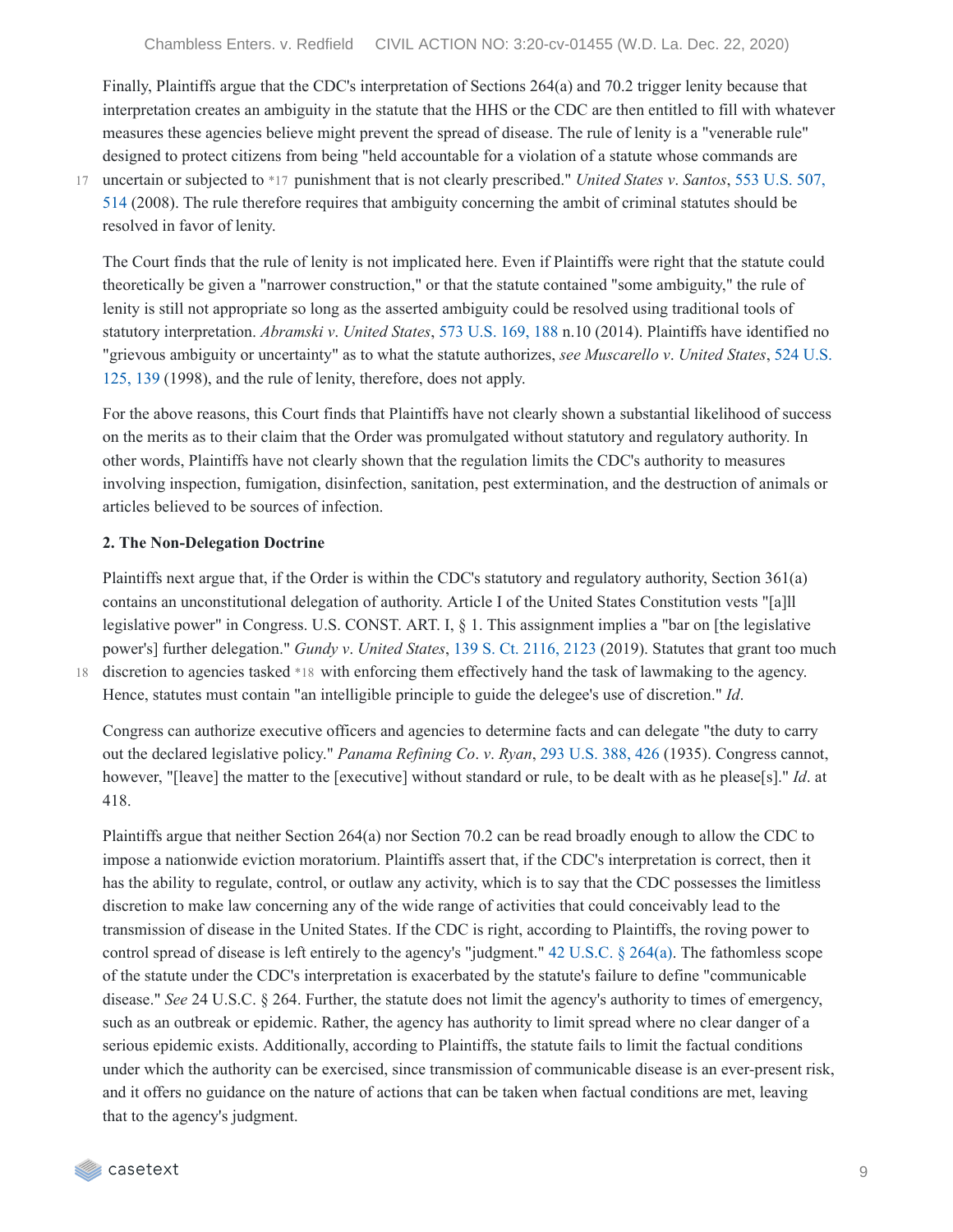This Court finds that the statute meets the constitutional requirements for delegation to be valid. Congress may delegate legislative power so long as it provides an "intelligible principle" \*19 to guide the agency. *See* 19 *Mistretta*, 488 [U.S.](https://casetext.com/case/mistretta-v-united-states#p372) at 372; *see also*, *e*.*g*., *Big Time Vapes*, *Inc*. *v*. *FDA*, 963 F.3d [436,](https://casetext.com/case/big-time-vapes-inc-v-food-drug-admin-2#p441) 441 (5th Cir. 2020). A delegation is "constitutionally sufficient if Congress clearly delineates [1] the general policy, [2] the public agency which is to apply it, and [3] the boundaries of this delegated authority." *Mistretta*, 488 U.S. at [372-73](https://casetext.com/case/mistretta-v-united-states#p372). Congressional delegations have been struck down as unconstitutional only twice in United States history—both in 1935—and only because "Congress had failed to articulate any policy or standard" to confine discretion. *Gundy v*. *United States*, 139 S. Ct. [2116,](https://casetext.com/case/gundy-v-united-states-3#p2129) 2129 (2019) [\(plurality](https://casetext.com/case/big-time-vapes-inc-v-food-drug-admin-2#p446) opinion); *see also Big Time Vapes v*. *FDA*, 963 F.3d 436, 446 ( $5^{\text{th}}$  $5^{\text{th}}$  $5^{\text{th}}$  Cir. 2020).

Instead, the Supreme Court has recognized on multiple occasions that the protection of public health and safety are intelligible principles sufficient to make a delegation constitutional. For example, the Court found an intelligible principle in a statute permitting the Environmental Protection Agency to set primary ambient air quality standards "requisite to protect the public health." *Whitman v*. *Am*. *Trucking Ass'ns*, 531 U.S. 457, 475- 76 (2001). Similarly, a statute permitting the Attorney General to [temporarily](https://casetext.com/case/whitman-v-american-trucking-associations#p475) schedule a drug where he finds that doing so is "necessary to avoid an imminent hazard to the public safety" had an intelligible principle. *Touby v*. *United States*, 500 [U.S.](https://casetext.com/case/touby-v-united-states#p166) 160, 166 (1991); *see also Indus*. *Union Dep't*, *AFL-CIO v*. *Am*. *Petroleum Inst.*, 448 [U.S.](https://casetext.com/case/industrial-union-dept-v-american-petrol-inst#p646) 607, 646 (1980) (statute empowering the Secretary of Labor to determine what constituted a "safe" place of employment); *Big Time Vapes*, 963 F.3d at [444-45](https://casetext.com/case/big-time-vapes-inc-v-food-drug-admin-2#p444) (statement of statutory purpose to protect public health and prevent youth smoking). And the Court has, on multiple occasions, "approved delegations to various agencies to regulate in the 'public interest.'" *Gundy*, 139 S. Ct. at [2129](https://casetext.com/case/gundy-v-united-states-3#p2129) (plurality opinion) (*citing Nat'l Broadcasting Co*. *v*. *United States*, 319 [U.S.](https://casetext.com/case/nat-broadcasting-co-v-us#p216) 190, 216 (1943), and *N*.*Y*. *Cent*. *Secs*. *Corp*. *v*. *United States*, 287

U.S. 12, 24 (1932)). In contrast, the only two acts ever struck down for violating [nondelegation](https://casetext.com/case/ny-central-securities-co-v-us#p24) \*20 principles 20 either "provided literally no guidance for the exercise of discretion" or "conferred authority to regulate the entire economy on the basis of no more precise a standard than stimulating the economy by assuring 'fair competition.'" *Whitman*, 531 [U.S.](https://casetext.com/case/whitman-v-american-trucking-associations#p474) at 474; *see also Big Time Vapes*, 963 [F.3d](https://casetext.com/case/big-time-vapes-inc-v-food-drug-admin-2#p446) at 446.

The statute at issue here clearly passes muster under this precedent. The "general policy" articulated in subSection (a) is "to prevent the introduction, transmission, or spread of communicable diseases from foreign countries into the States or possessions, or from one State or possession into any other State or possession." 42 U.S.C. § 264(a). This [disease-prevention](https://casetext.com/statute/united-states-code/title-42-the-public-health-and-welfare/chapter-6a-public-health-service/subchapter-ii-general-powers-and-duties/part-g-quarantine-and-inspection/section-264-regulations-to-control-communicable-diseases) authority is delegated to the Secretary of the HHS. *Id*. And the requirement that a regulation be "necessary" in the "judgment" of the HHS Secretary for the purpose of preventing the spread of disease provides meaningful, judicially reviewable boundaries on this grant of authority. *Id*.

Plaintiffs' contentions are not focused on the intelligible-principle standard, but rather rehash their argument regarding the alleged breadth of the authority granted to the HHS (and the CDC). But that is not the standard: "Congress does not violate the Constitution merely because it legislates in broad terms, leaving a certain degree of discretion to executive or judicial actors." *Touby*, 500 [U.S.](https://casetext.com/case/touby-v-united-states#p165) at 165. To the contrary, "Congress simply cannot do its job absent an ability to delegate power under broad general directives." *Mistretta*, 488 [U.S.](https://casetext.com/case/mistretta-v-united-states#p372) at 372. And the Supreme Court has noted that it has "almost never felt qualified to second-guess Congress regarding the permissible degree of policy judgment that can be left to those executing or applying the law." *Whitman*, 531 U.S. at 474-75 (*quoting Mistretta*, 488 [U.S](https://casetext.com/case/mistretta-v-united-states#p416) at 416 (Scalia, J., [dissenting\)\).](https://casetext.com/case/whitman-v-american-trucking-associations#p474)

Here, Congress has permissibly chosen to delegate broad authority, within specified bounds, to public health 21 experts regarding regulations in a fast-moving, complex, and technical area. \*21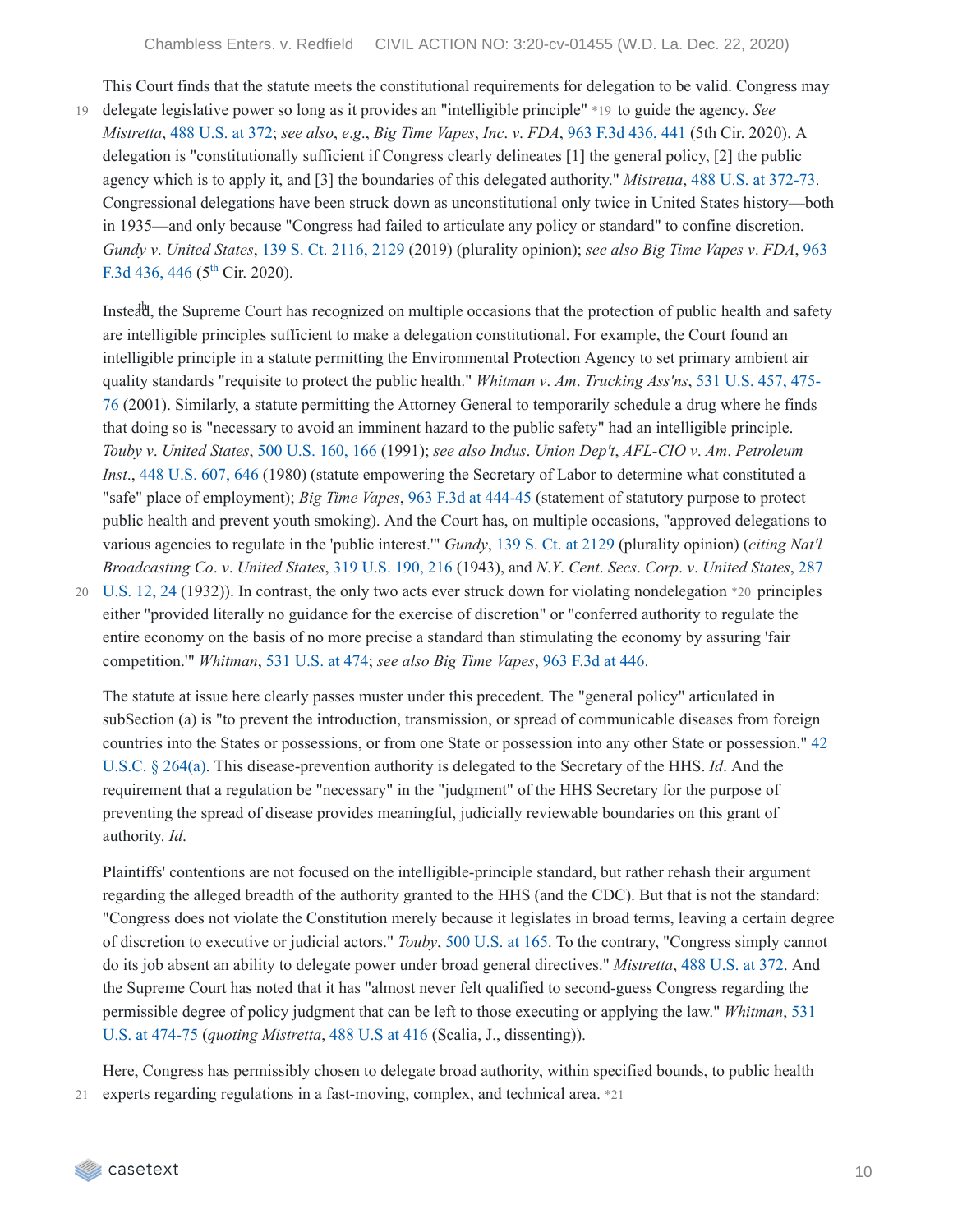The Court finds that Plaintiffs have failed to establish an unconstitutional delegation of authority.

#### **3. The Administrative Procedures Act**

Plaintiffs argue that the Order is void because the CDC failed to comply with the notice-and-comment requirements that apply to legislative rules under the APA. Defendants respond that the Order is not a rule to which those requirements apply—and even if it were, there was "good cause" to proceed without notice and comment given the urgent circumstances. See 5 U.S.C. § [553\(b\)\(B\)](https://casetext.com/statute/united-states-code/title-5-government-organization-and-employees/part-i-the-agencies-generally/chapter-5-administrative-procedure/subchapter-ii-administrative-procedure/section-553-rule-making). Plaintiffs reply that the CDC's eviction moratorium unquestionably fits the definition of a legislative rule, as it is a statement of general applicability that carries the force of law and affects the rights of potentially millions of Americans.

The Court agrees with Defendants. The APA's [notice-and-comment](https://casetext.com/statute/united-states-code/title-5-government-organization-and-employees/part-i-the-agencies-generally/chapter-5-administrative-procedure/subchapter-ii-administrative-procedure/section-553-rule-making) requirements apply to "rule making," *see* 5 U.S.C. § 553, with the term "rule" defined to include "statement[s] of general or particular applicability and future effect" that are designed to "implement, interpret, or prescribe law or policy," *id*. § 551(4)). But the Order here is not a rule; it is an "an emergency action taken under the existing authority of 42 [CFR](https://casetext.com/regulation/code-of-federal-regulations/title-42-public-health/chapter-i-public-health-service-department-of-health-and-human-services/subchapter-f-quarantine-inspection-licensing/part-70-interstate-quarantine/702-measures-in-the-event-of-inadequate-local-control) 70.2," 85 Fed. Reg. at 55296, a regulation that expressly authorizes the CDC to take "such measures to prevent such spread of the diseases as he/she deems reasonably necessary" to prevent further spread. 42 [C.F.R.](https://casetext.com/regulation/code-of-federal-regulations/title-42-public-health/chapter-i-public-health-service-department-of-health-and-human-services/subchapter-f-quarantine-inspection-licensing/part-70-interstate-quarantine/702-measures-in-the-event-of-inadequate-local-control) § 70.2. Given that the very purpose of these regulations is to enable the CDC to take swift steps to prevent contagion, the Court cannot conclude that the actions they authorize are also rules that require yet another round of notice and comment before they can take effect.

Even if the Order were a rule, notice-and-comment rulemaking is not required "when the agency for good cause finds (and incorporates the finding and a brief statement of reasons therefor in the rules issued) that 22 notice and public procedure thereon are [impracticable,](https://casetext.com/statute/united-states-code/title-5-government-organization-and-employees/part-i-the-agencies-generally/chapter-5-administrative-procedure/subchapter-ii-administrative-procedure/section-553-rule-making) \*22 unnecessary, or contrary to the public interest." 5 U.S.C. § 553(b)(B). This exception excuses notice and comment in emergency situations, or where delay could result in serious harm. *See Jifry v*. *FAA*, 370 F.3d [1174,](https://casetext.com/case/jifry-v-faa#p1179) 1179 (D.C. Cir. 2004). The agency's finding here more than meets that standard: as the CDC explained, a "delay in the effective date of the Order . . . would defeat the purpose of the Order and endanger the public health. Immediate action is necessary." 85 Fed. Reg. at 55296. The CDC acted quickly given the "life-saving importance" of the Order, *Council of S*. *Mountains*, *Inc*. *v*. *Donovan*, 653 F.2d [573,](https://casetext.com/case/council-of-southern-mountains-inc-v-donovan-2#p581) 581 (D.C. Cir. 1981), just as the APA permits. *See also*, *e*.*g*., *Vista Health Plan*, *Inc*. *v*. *U*.*S*. *Dep't of Health & Human Servs*., No. 18-824, 2020 WL 6380206, at \*9 (W.D. Tex. Sept. 21, 2020) (exception applies where delay would lead to a "significant threat of serious damage to important public interests.") (quoting *Mobil Oil Corp*. *v*. *Dep't of Energy*, 610 F.2d 796, [802-03](https://casetext.com/case/mobil-oil-corp-v-department-of-energy-2#p802) (Temp. Emer. Ct. App. 1979))).

Plaintiffs nevertheless argue that Congress could not have intended to give the HHS or the CDC the sweeping authority they have claimed. Plaintiffs further submit that the existence of the CARES Act eviction moratorium, which Plaintiffs state Congress did "in the light of day through the normal lawmaking process," [Doc. No. 34, p. 17], serves as a rejoinder to the Defendants' claim that following notice-and-comment rulemaking would have been impracticable. Congress knew early in the pandemic that evictions were likely and managed to adopt a moratorium on March 27, 2020, that was set to expire in July. Plaintiffs state the CDC knew all this, yet it claims that it could only act on an "emergency" basis in late August, and that this is not a credible reason to ignore notice and comment. Plaintiffs further state that the expiration of the CARES Act moratorium can not constitute an "emergency," because that was a legislative choice, exclusively within

23 Congress' power to make. *See* U.S. CONST. ART. I, § 1. \*23

Plaintiffs are essentially arguing that the CDC could have started a rulemaking earlier, leaving time for a full notice-and-comment process. Yet the CDC could not propose an eviction moratorium without first determining that such a moratorium was necessary and that state and local measures were insufficient. *See* 42 [C.F.R.](https://casetext.com/regulation/code-of-federal-regulations/title-42-public-health/chapter-i-public-health-service-department-of-health-and-human-services/subchapter-f-quarantine-inspection-licensing/part-70-interstate-quarantine/702-measures-in-the-event-of-inadequate-local-control) § 70.2.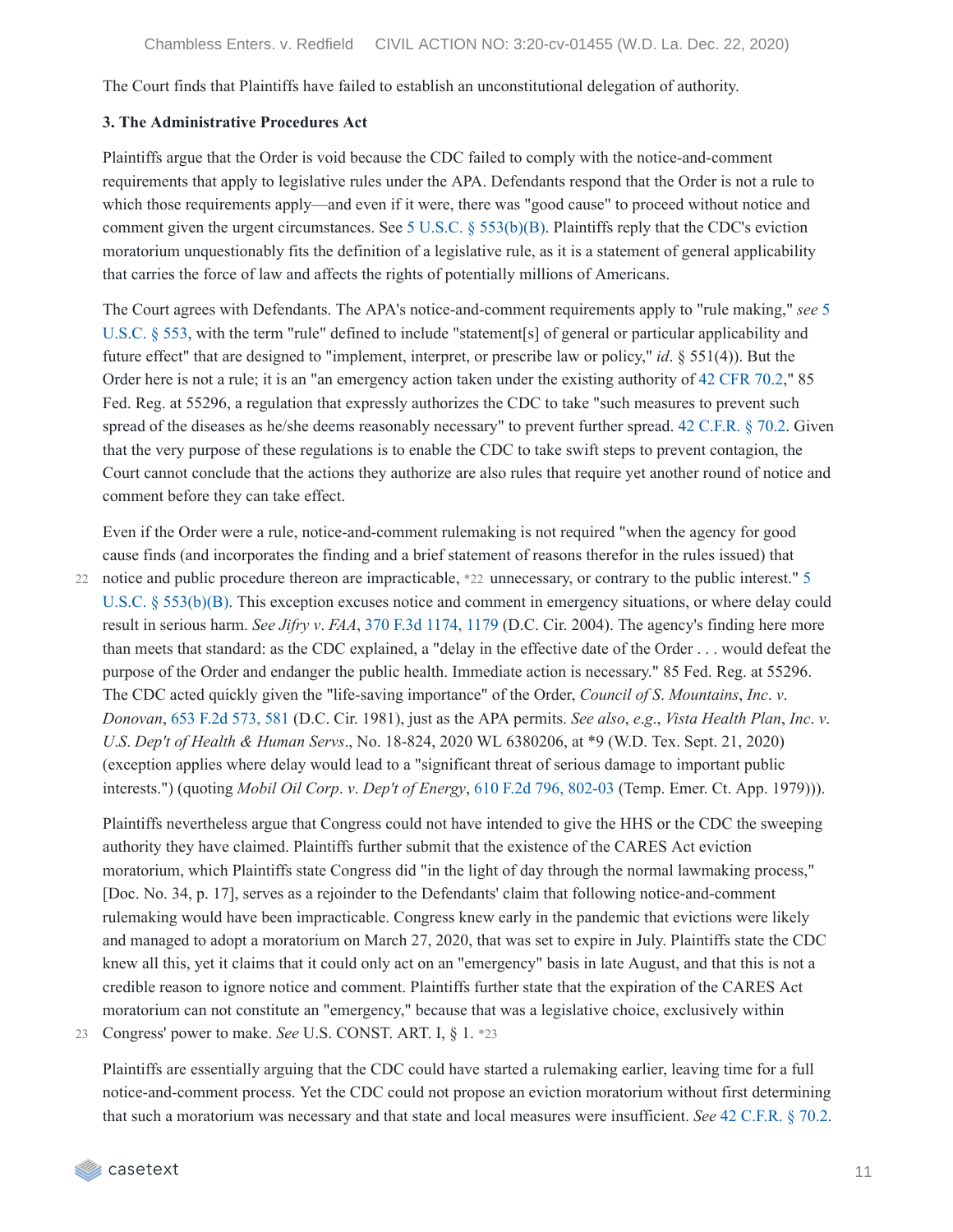Congress and many states implemented similar eviction moratoria early in the pandemic; the expiration of these measures directly informed the CDC's determination as to the inadequacy of state measures and the necessity of the Order. *See* 85 Fed. Reg. at 55294 & n.14 (explaining that the CARES Act "helped alleviate the public health consequences of tenant displacement during the COVID-19 pandemic" but that the effects of its expiration were "expected to manifest" by August 27, 2020); *see also id*. at 55296 & n.36 (indicating that state and local eviction moratoria "have expired and are set to expire in many jurisdictions").

By the time the CDC made its determination, it had further determined that a delay would impede its critical public health goals. Over a thousand Americans are now dying of COVID-19 every day, and delay would "do real harm." *U*.*S*. *Steel Corp*. *v*. *EPA*, 595 F.2d [207,](https://casetext.com/case/us-steel-corp-v-us-environ-protection#p214) 214 (5th Cir. 1979).

The Court finds that this case satisfies the good cause exception for emergency agency action. The Order explains, in detail, why a temporary eviction moratorium is reasonably necessary. The Order states that there is currently a global pandemic of COVID-19, which presents a "historic threat to public health." *Temporary Halt in Residential Evictions to Prevent the Further Spread of COVID-19*, 85 Fed. Reg. at 55,292. As of August 24, 2020, COVID-19 had infected over 5.5 million individuals in the United States, resulting in over 174,000 deaths. *Id*. Underscoring the seriousness of the pandemic, the CDC referenced one study that showed that the mortality rate associated with COVID-19 during the early phase of the outbreak \*24 was comparable to the 24 1918 influenza pandemic, where 675,000 lives were lost in the United States alone. *Id*. In the Order, the CDC explains that despite measures such as border closures, travel restrictions and stay-at-home orders, COVID-19 continues to spread, and further action is needed. *Id*.

Plaintiffs have failed to show that the Order is invalid for failure to comply with the notice-and-comment requirements of the APA.

For the above reasons, the Court finds that Plaintiffs have not carried their burden of showing a likelihood that they will succeed on the merits.

### **B. Irreparable Injury**

"Perhaps the single most important prerequisite for the issuance of a preliminary injunction is a demonstration that if it is not granted the applicant is likely to suffer irreparable harm before a decision on the merits can be rendered." 11A Charles Alan Wright, Arthur R. Miller & Mary Kay Kane, *Federal Practice and Procedure* § 2948.1 (3d ed. 2013). To show irreparable harm, a party must demonstrate "a significant threat of injury from the impending action, that the injury is imminent, and that money damages would not fully repair the harm." *Humana*, *Inc*. *v*. *Jacobson*, 804 F.2d [1390,](https://casetext.com/case/humana-inc-v-avram-a-jacobson-md-pa#p1394) 1394 (5th Cir. 1986) (emphases added).

Plaintiffs assert the Order causes them irreparable injury for three different reasons: (1) the Order violates the Constitution, (2) they cannot regain possession of their property, and (3) the tenants are likely to be insolvent when a judgment is rendered against them. The Court will discuss each in turn.

### **1. Violation of the Constitution**

Plaintiffs argue that where constitutional claims are alleged, the Courts presume irreparable harm [Doc. No. 5- 25 1, p. 27]. In other words, because the Order is unconstitutional,  $*25$  they need not show any additional harm to satisfy the irreparable injury requirement. They argue the Order violates the separation of powers because it amounts to the CDC making law. They also argue the Order effectively closes the courthouse door on Plaintiffs, thus preventing them from redressing the violation of their property and contract rights.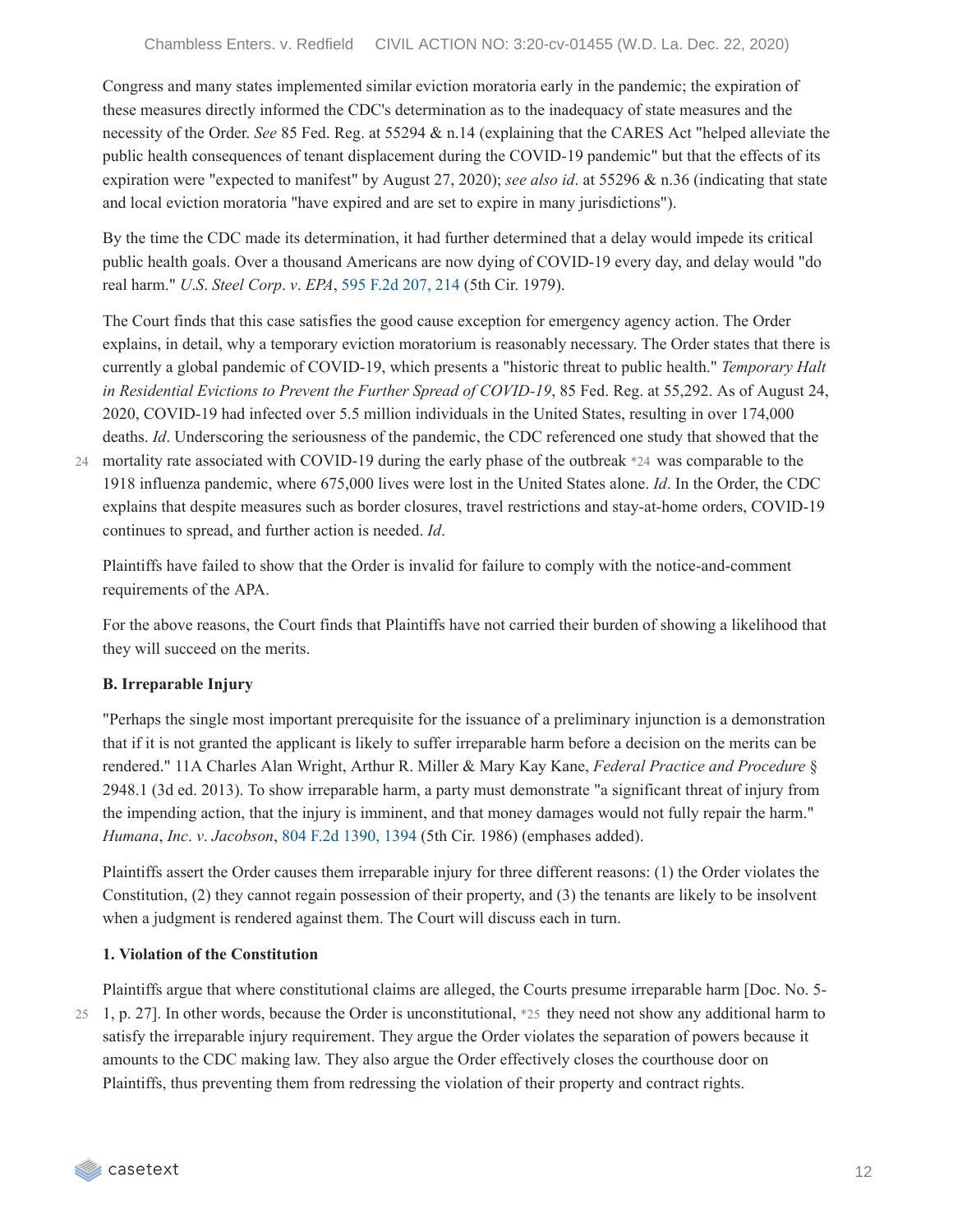This Court disagrees with Plaintiffs' position that irreparable harm is automatically presumed where constitutional claims are alleged. As courts in this Circuit have explained, "[t]hat the nature of certain constitutional violations, such as violations of the freedoms of speech and privacy, is such that they necessarily cause irreparable harm does not, however, establish that any alleged constitutional violation does so." *Lambert v*. *Bd*. *of Comm'rs of Orleans Levee Dist*., No. CV 05-5931, 2006 WL 8456316, at \*7 (E.D. La. Mar. 22, 2006); *see also*, *e*.*g*., *Bouchard Transp*. *Co*. *v*. *Dep't of Homeland Sec*., No. 20-1116, 2020 WL [1689869,](https://casetext.com/case/bouchard-transp-co-v-dept-of-homeland-sec-1#p2) at \*2 (E.D. La. Apr. 7, 2020) (similar). Additionally, as another federal court recently explained in denying a preliminary injunction in a similar challenges to the CDC Order, "[m]erely asserting a constitutional claim is insufficient to trigger a finding of irreparable harm," particularly where the alleged injury "involves neither free speech nor invasion of privacy." *Brown*, 2020 WL 6364310, at \*18.

Further, this is primarily a statutory case, not a constitutional one, as the overwhelming bulk of Plaintiffs' motion contends that the Order (1) exceeds CDC's statutory and regulatory authority, or (2) violates the APA. Because these claims are unlikely to succeed for the reasons set forth above, they cannot support a finding of irreparable harm.

#### **2. Inability to Regain Possession of their Property**

Plaintiffs contend they face irreparable injury because they cannot regain possession of their property. They argue that loss of a property interest has often been proof of irreparable \*26 harm. *See*, *e*.*g*., *Ridgley v*. *Federal* 26 *Emergency Management Agency*, 512 F.3d [727,](https://casetext.com/case/ridgely-v-fed-emergency#p735) 735 (finding that plaintiffs did not have a property interest in that case, but accepting the premise that if such an interest existed it would justify finding irreparable harm); see also Girl Scouts of Manitou Council, Inc. v. Girl Scouts of U.S. of Am., Inc., 549 F.3d [1079,](https://casetext.com/case/girl-scouts-v-girl-scouts#p1090) 1090 (7th Cir. 2008) (holding that "[a]s a general rule, interference with the enjoyment or possession of land is considered 'irreparable' since land is viewed as a unique [commodity"\);](https://casetext.com/case/minard-run-oil-co-v-us-forest-ser#p256) *Minard Run Oil Co*. *v*. *U*.*S*. *Forest Service*, 670 F.3d 236, 256 (3d Cir. 2011) ("[W]here 'interests involving real property are at stake, preliminary injunctive relief can be particularly appropriate because of the unique nature of the property interest.'") (quoting *RoDa Drilling Co*. *v*. *Siegal*, 552 F.3d [1203,](https://casetext.com/case/roda-drilling-co-v-siegal#p1210) 1210 (10th Cir. 2009)); *Carpenter Tech*. *Corp*. *v*. *City of [Bridgeport](https://casetext.com/case/carpenter-technology-v-city-of-bridgeport#p97)*, 180 F.3d 93, 97 (2d Cir. 1999) (holding that where loss of real property was at issue, irreparable harm existed); *K-Mart Corp*. *v*. *Oriental Plaza*, *Inc*., 875 F.2d [907,](https://casetext.com/case/k-mart-corp-v-oriental-plaza-inc#p915) 915 (1st Cir. 1989) (finding that damage to real estate, because of its inherent uniqueness, constituted irreparable harm).

Plaintiffs also contend the Order affects their property rights by abrogating their right to exclude, a fundamental aspect of property rights. *See Kaiser Aetna v*. *United States*, 444 U.S. 164, [179-80](https://casetext.com/case/kaiser-aetna-v-united-states#p179) (1979) (recognizing the right to exclude as "universally held to be a fundamental element of the property right"). Accordingly, Plaintiffs submit disallowing possession of one's property constitutes irreparable injury.

Like the Court in *Brown*, *supra*, this Court concludes that none of the cases cited by Plaintiffs compel a categorical finding that Plaintiffs have suffered an irreparable harm. Plaintiffs' cases are inapposite because all involve permanent deprivation or destruction of property. *Brown*, 2020 WL 6364310, at \*21. Just as in *Brown*, there is "no evidence before the Court" that Plaintiffs "are in danger of losing those properties." *Id*. Instead, the 27 Order merely \*27 limits, on a temporary basis, landlords' ability to invoke one remedy for non-payment of rent.

It does not preclude evictions for other reasons, nor does it affect Plaintiffs' title to their property. Further, Plaintiffs do not allege, nor is there any evidence before the Court, that any of the Plaintiffs actually

reside in their properties or that they seek to reside in a property but have been prevented from doing so because it is occupied by a tenant who is a "covered person" under the Order. Where property is used as an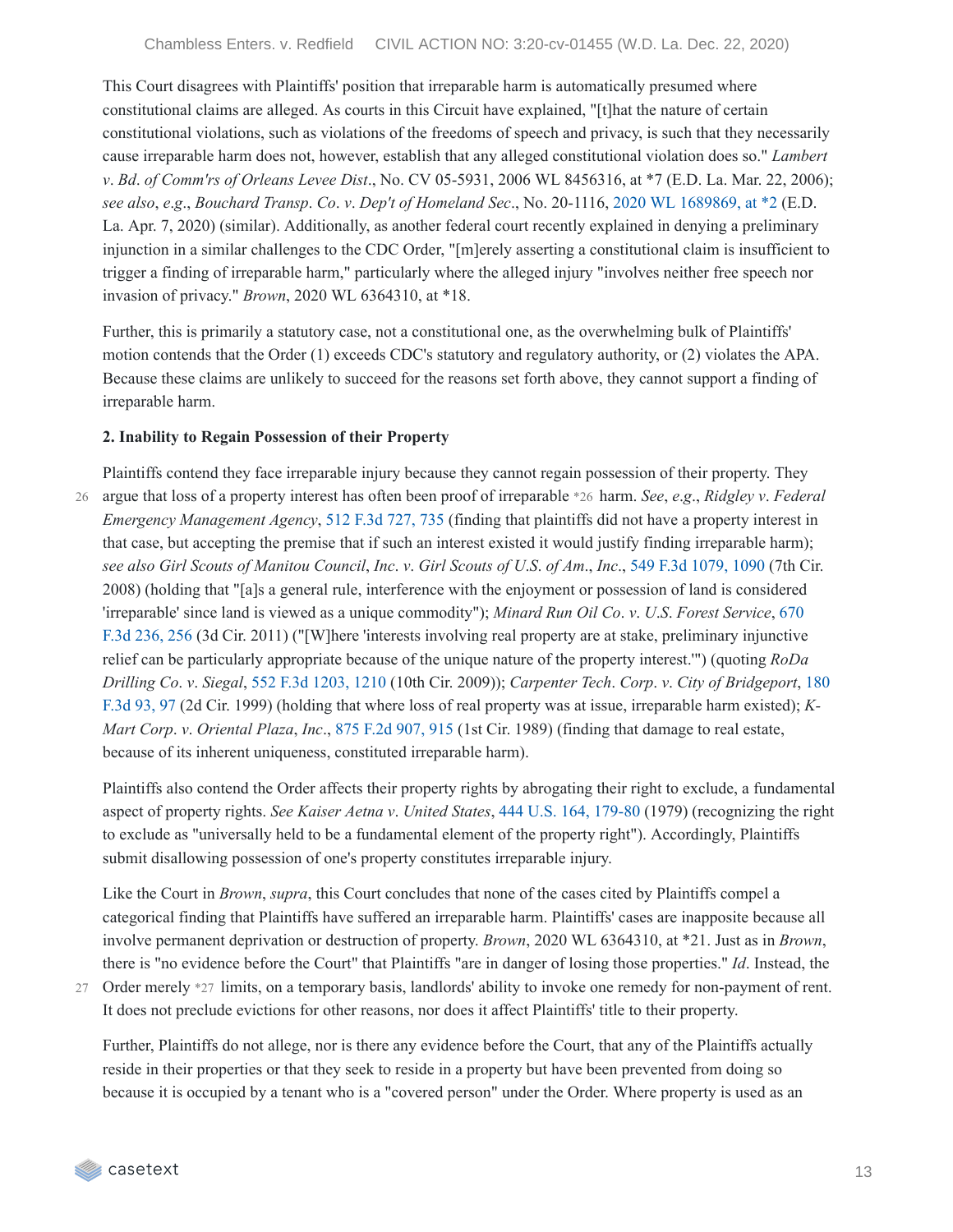"investment property," the plaintiff can "recoup its investment loss through money damages." *Mount Clemens Inv*. *Grp*., *LLC v*. *Borman's Inc*., No. 10-12679, 2010 WL 3998095, at \*5 (E.D. Mich. Oct. 12, 2010).

This claim does not establish the presence of irreparable injury.

#### **3. Tenants Will be Insolvent**

Plaintiffs argue that, if the sworn statements in the Renter Declarations are taken seriously, then the tenants are necessarily insolvent because they have attested to the fact that they cannot meet their contractual obligations. Also, while the Order theoretically permits landlords to pursue back rent and late fees, the reality is that landlords cannot collect from insolvent tenants. Further, there is no basis for assuming an insolvent individual will see a dramatic change in fortunes. And if there is no meaningful prospect of collecting from nonpaying tenants then there is necessarily irreparable harm.

The Court finds that Plaintiffs cannot satisfy their burden by suggesting that it may be difficult to enforce money judgments against their tenants. Nothing in the Order prevents Plaintiffs from suing their tenants for unpaid rent. *See Elmsford Apt*. *Assocs*., *LLC v*. *Cuomo*, No. 20-4062, 2020 WL 3498456, at \*15 (S.D.N.Y. June 29, 2020). And "as a general rule," "a preliminary injunction is an inappropriate remedy where the potential harm to the movant is strictly financial." *Atwood Turnkey Drilling*, *Inc*. *v*. *Petroleo Brasileiro*, S.A., 875 F.2d

1174, \*28 1179 (5th Cir. 1989). Even economic injuries that are ["substantial,](https://casetext.com/case/atwood-turnkey-v-petroleo-brasileiro#p1179) in terms of money, time and 28 energy necessarily expended in the absence of a stay, are not enough." *Sampson v*. *Murray*, 415 [U.S.](https://casetext.com/case/sampson-v-murray#p90) 61, 90 (1974).

Plaintiffs contend that this doctrine does not apply because it may be difficult to collect money judgments for unpaid rent entered against their tenants. However, the certainty of monetary relief is not required; even "the possibility that adequate compensatory or other corrective relief will be available at a later date, in the ordinary course of litigation, [weighs] heavily against a claim of irreparable harm." *Dennis Melancon*, *Inc*. *v*. *City of New Orleans*, 703 F.3d [262,](https://casetext.com/case/dennis-melancon-inc-v-city-of-new-orleans-3#p279) 279 (5th Cir. 2020)

Further, Plaintiffs offer only speculation that no monetary judgment could be enforced against their tenants. Notably, the form declaration does not require tenants to allege that they are insolvent; they need only allege that they are currently unable to satisfy their rent obligations in full. *See 85 Fed*. *Reg*. *at 55297*. As in *Brown*, Plaintiffs have provided no information about "the occupation of any of the tenants, whether they are employed or unemployed (and, if unemployed, their prospect for reemployment), whether they are (or have been) sick, whether they have money in the bank, whether they qualify for some type of government assistance, whether they could obtain a loan to cover their rent or the nature of their credit histories." 2020 WL 6364310, at \*20. Nor do they indicate whether their tenants have any illiquid assets against which they might seek to enforce a money judgment. As in *Brown*, "although the tenants may not currently be able to afford their rent," it does not follow that "they will likely never be able to collect a judgment." *Id*. at \*20. Indeed, tenants may become eligible for various government benefits, id., or they may find employment in the future. Plaintiffs, however, offer no evidence to show that there is no "possibility that adequate compensatory or other corrective relief will be \*29 available at a later date," *Dennis Melancon*, *Inc*., 703 [F.3d](https://casetext.com/case/dennis-melancon-inc-v-city-of-new-orleans-3#p279) at 279—and that "lack of evidence precludes 29 a finding of irreparable harm," *Brown*, 2020 WL 6364310, at \*20.

Moreover, the Order does not bar Plaintiffs from evicting their tenants forever; it merely postpones that remedy for a limited time in furtherance of urgent public health goals. *See Brown*, 2020 WL 6364310, at \*16 ("[T]he Order is temporary; therefore, Plaintiffs' ability to evict their tenants is only merely delayed until it expires on December 31, 2020, unless extended, modified or rescinded.").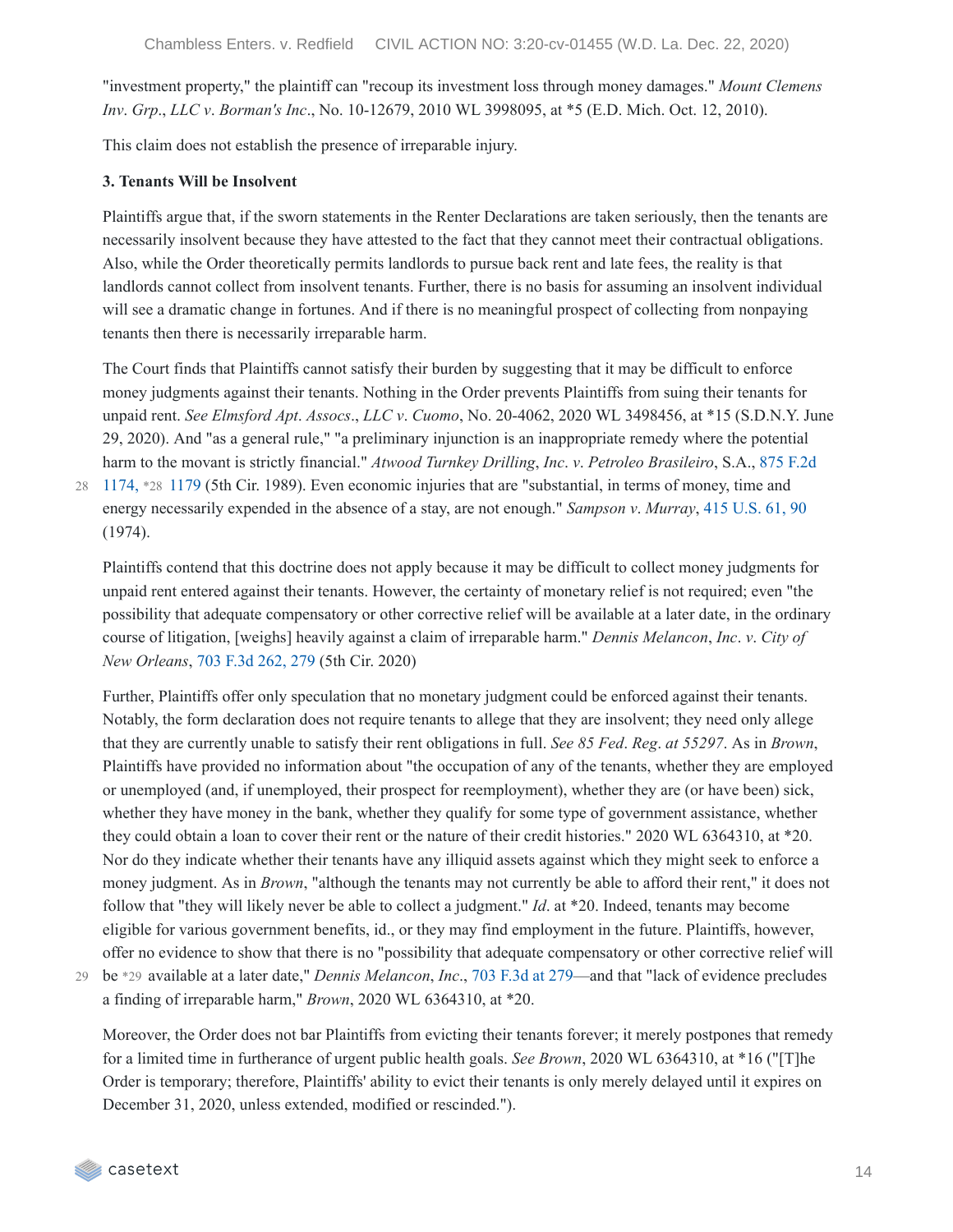This Court is keenly aware that Plaintiffs are currently being harmed, because they are being forced by the Order to continue to provide housing for non-paying tenants. In addition to being unable to collect rent, Plaintiffs are having to pay their own mortgages on the property, are incurring maintenance costs, and are enduring damage to their property from wear and tear. They are also being deprived of the rent that new replacement tenants would be paying.

However, Plaintiffs have not carried their burden of showing their losses are non-compensable and therefore irreparable.

## **C. The Threatened Injury and the Harm the Preliminary Injunction Would Cause to the Non-Movant and the Public Interest**

The Court will analyze the final two factors together: harm to the opposing party, and the public interest. Plaintiffs assert that it can never be in the public interest to take actions that have not been authorized by Congress because *ultra vires* regulation violates the will of the governed. *See INS v*. *Chadha*, 462 U.S. 919, 951-52 (1983) (defining the Legislature's [constitutional](https://casetext.com/case/immigration-and-naturalization-service-v-chadha-united-states-house-of-representatives-v-immigration-and-naturalization-service-united-states-senate-v-immigration-and-naturalization-service#p951) authority). Plaintiffs further assert that it can never be in the public interest to allow continued enforcement of a rule that violates the Administrative Procedure Act because, with enactment of the APA, Congress decided that adherence to notice-and-comment procedures served vital public functions. Finally, Plaintiffs argue that it can never be in the public interest for government

to \*30 violate separation of powers because the Constitution represents the "ultimate expression of the public 30 interest." *Gordon v*. *Holder*, 721 F.3d [638,](https://casetext.com/case/gordon-v-holder-6#p653) 653 (D.C. Cir. 2013). *See Jackson Women's Health Org*. *v*. *Currier*, 760 F.3d [448,](https://casetext.com/case/jackson-womens-health-org-v-currier-3#p458) 458 n.9 (5th Cir. 2014) ("It is always in the public interest to prevent the violation of a party's constitutional rights.") (citing *Awad v*. *Ziriax*, 670 F.3d [1111,](https://casetext.com/case/awad-v-ziriax#p1132) 1132 (10th Cir. 2012)).

Defendants respond that the balance of the harms overwhelmingly favors the government, and the injunction Plaintiffs seek is contrary to the public interest. *See Nken v*. *Holder*, 556 [U.S.](https://casetext.com/case/nken-v-holder-4#p435) 418, 435 (2009) (observing that " [t]hese factors merge when the Government is the opposing party"). The CDC issued the Order to prevent the spread of an easily transmissible, potentially serious, and sometimes fatal disease that has infected more than fourteen million and killed more than 280,000 persons within the United States. *See* 85 Fed. Reg. at 55292; *see also* CDC COVID Data Tracker. As the *Brown* Court held,

In evaluating whether the threatened injury of various state-mandated COVID-19 restrictions would outweigh the damage to the public's interest if they were overturned, federal courts across the country have routinely concluded that undoing orders deemed necessary by public health officials and experts to contain a contagious and fast-spreading disease would result in comparatively more severe injury to the community.

2020 WL 6364310, at \*22.

In balancing the equities and considering the public interest, courts properly decline to second-guess the judgments of public health officials. *See*, *e*.*g*., *TJM 64*, 2020 WL 4352756, at \*8 (refusing to enjoin local COVID-19 ordinance because such an injunction would "present a risk of serious public harm and foster the continued spread [of the] COVID-19 virus"); *Auracle Homes*, 2020 WL 4558682, at \*21 ("given the nature of this pandemic, the balance of the equities and the public interest favor denying a preliminary injunction");

*Tigges v*. *Northam*, No. \*31 20-410, 2020 WL 4197610, at \*10 (E.D. Va. July 21, 2020) ("The public interest in 31 protecting human life—particularly in the face of a global and unpredictable pandemic—would not be served by enjoining state officials from taking executive action designed to slow the spread of COVID-19."); *Talleywhacker*, *Inc*. *v*. *Cooper*, 465 F. Supp. 3d 523, 543 (E.D.N.C. June 8, 2020) (finding that "the public